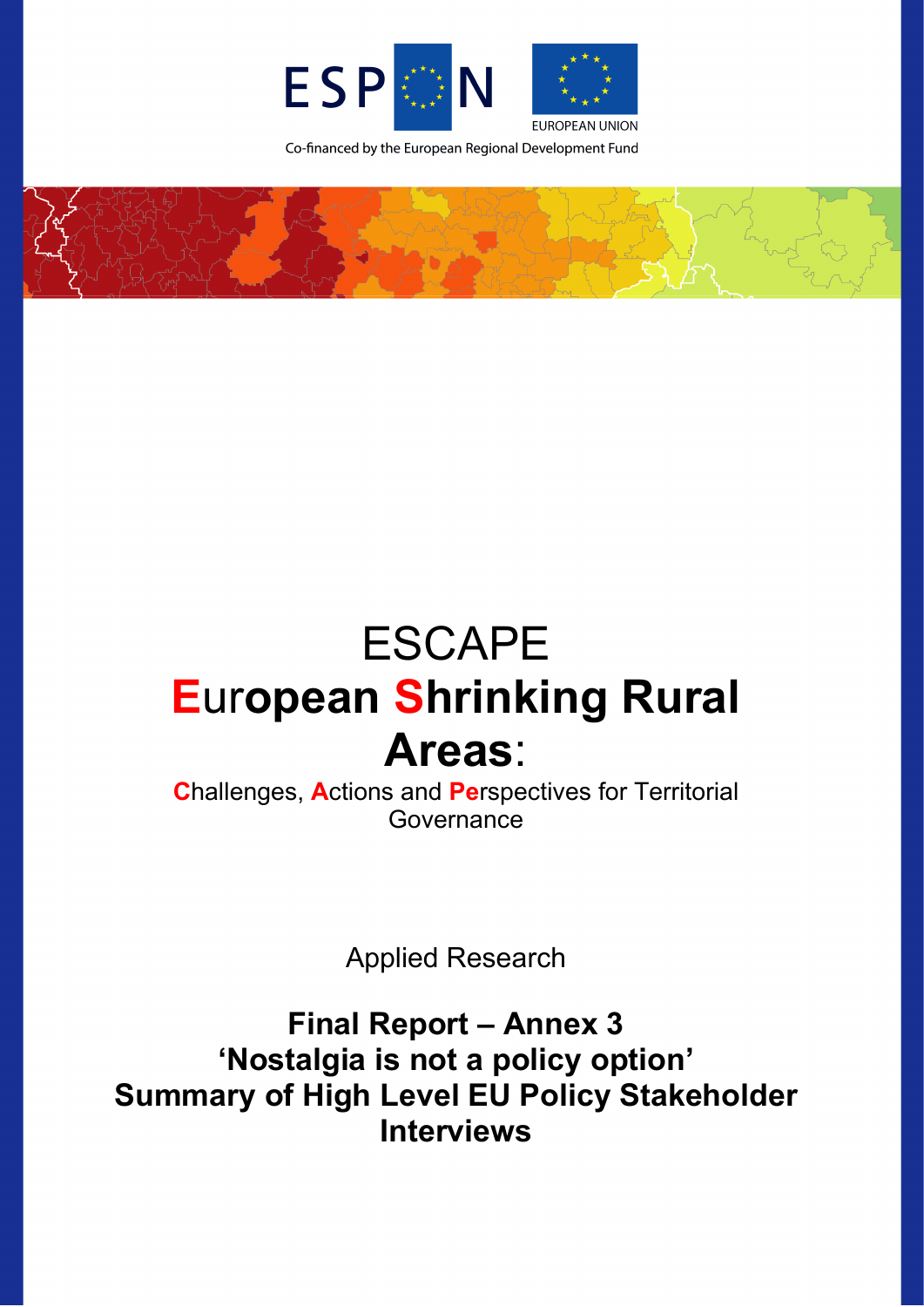# **Annex 3**

This applied research activity is conducted within the framework of the ESPON 2020 Cooperation Programme.

The ESPON EGTC is the Single Beneficiary of the ESPON 2020 Cooperation Programme. The Single Operation within the programme is implemented by the ESPON EGTC and co-financed by the European Regional Development Fund, the EU Member States and the Partner States, Iceland, Liechtenstein, Norway and Switzerland.

This delivery does not necessarily reflect the opinion of the members of the ESPON 2020 Monitoring Committee.

#### **Authors**

Dr David Meredith (Ireland)

#### **Advisory Group**

Project Support Team: Benoit Esmanne, DG Agriculture and Rural Development (EU), Izabela Ziatek, Ministry of Economic Development (Poland), Jana Ilcikova, Ministry of Transport and Construction (Slovakia) Amalia Virdol, Ministry of Regional Development and Public Administration (Romania) ESPON EGTC: Gavin Daly, Nicolas Rossignol, Andreea China, Johannes Kiersch

#### **Acknowledgements**

We would like to thank all the participants in this research for their willingness to participate in the study, to give so generiously of their time and for their commitment.

Whilst the views represented in the report are a reflection of the contributions of the participants, the interpertations of these contributions were made by the author. Any errors or ommisions are the responsibility of the author.

Information on ESPON and its projects can be found o[n www.espon.eu.](https://www.espon.eu/)

The web site provides the possibility to download and examine the most recent documents produced by finalised and ongoing ESPON projects.

#### © ESPON, 2020

Printing, reproduction or quotation is authorised provided the source is acknowledged and a copy is forwarded to the ESPON EGTC in Luxembourg.

Contact: [info@espon.eu](mailto:info@espon.eu)

ISBN: 978-2-919795-70-3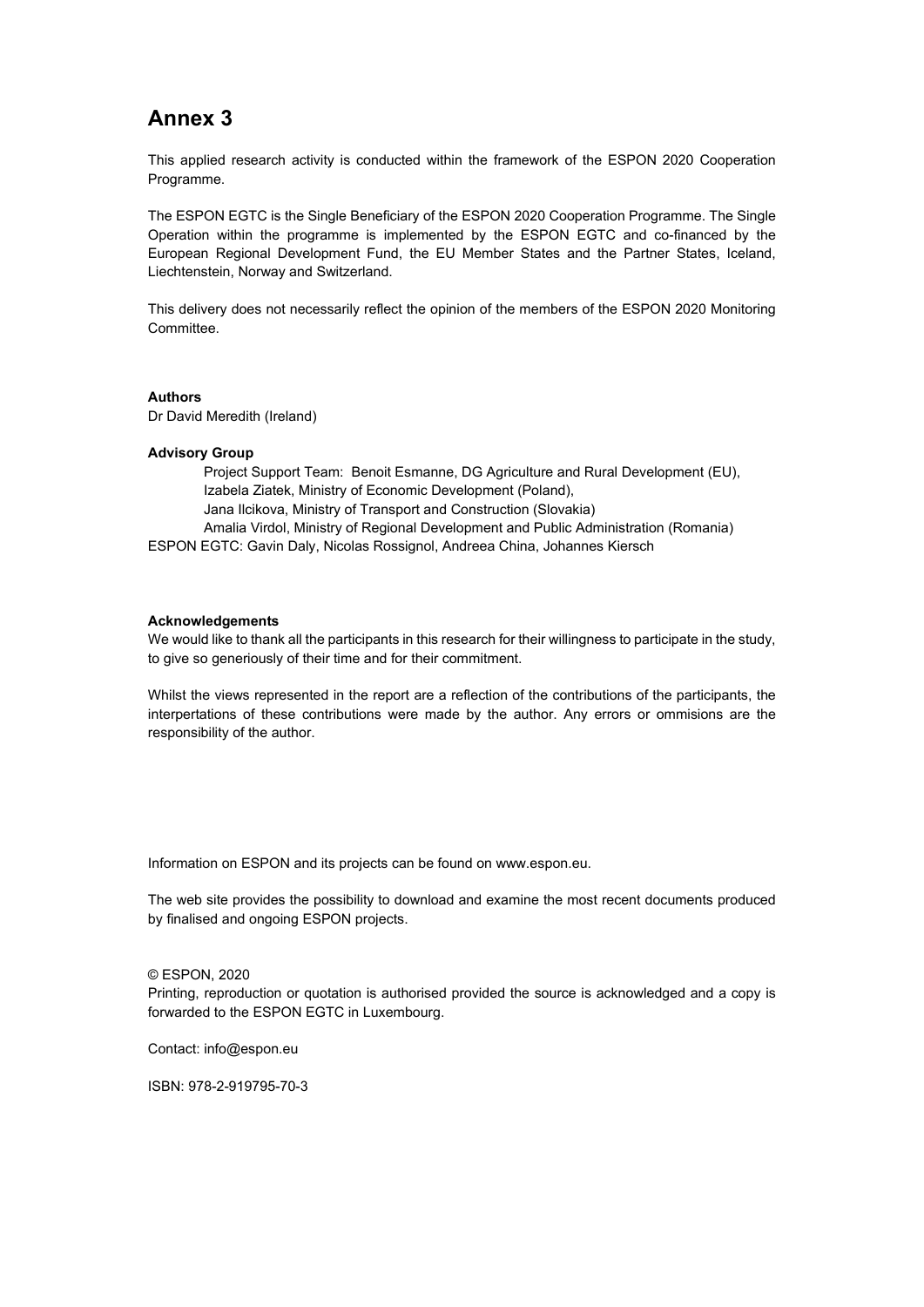**Final Report - Annex 3**

# **'Nostalgia is not a policy option' Summary of High Level EU Policy Stakeholder Interviews**

# ESCAPE

European Shrinking Rural Areas: Challenges, Actions and Perspectives for Territorial Governance

Version 21/12/2020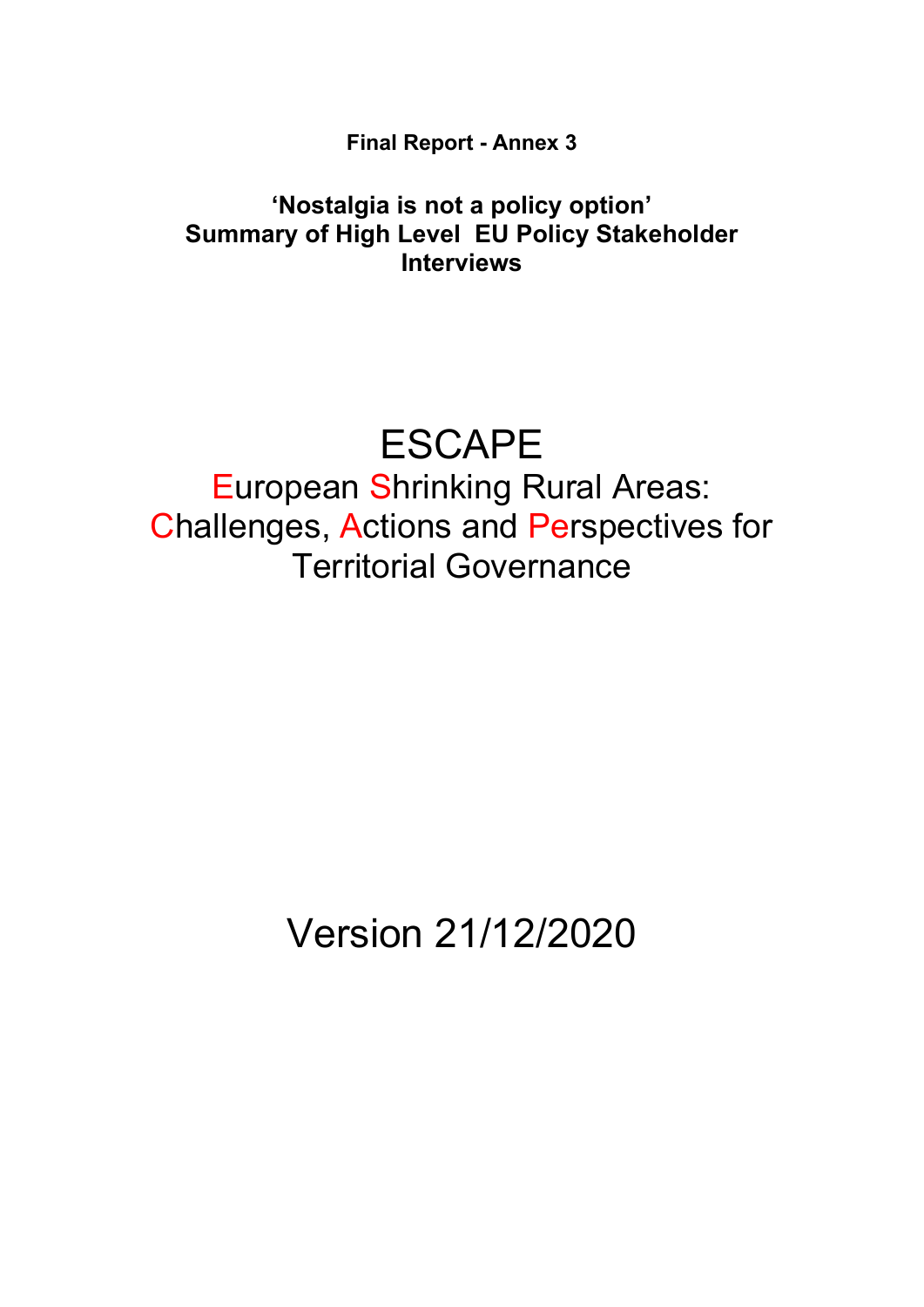# **Table of contents**

| 1              |     |  |  |  |  |
|----------------|-----|--|--|--|--|
|                |     |  |  |  |  |
|                | 1.2 |  |  |  |  |
|                |     |  |  |  |  |
| $\overline{2}$ |     |  |  |  |  |
|                | 2.1 |  |  |  |  |
| 3              |     |  |  |  |  |
|                | 3.1 |  |  |  |  |
|                | 3.2 |  |  |  |  |
|                | 3.3 |  |  |  |  |
| $\overline{4}$ |     |  |  |  |  |
|                | 41  |  |  |  |  |
|                | 4.2 |  |  |  |  |
|                |     |  |  |  |  |
| 5              |     |  |  |  |  |
|                |     |  |  |  |  |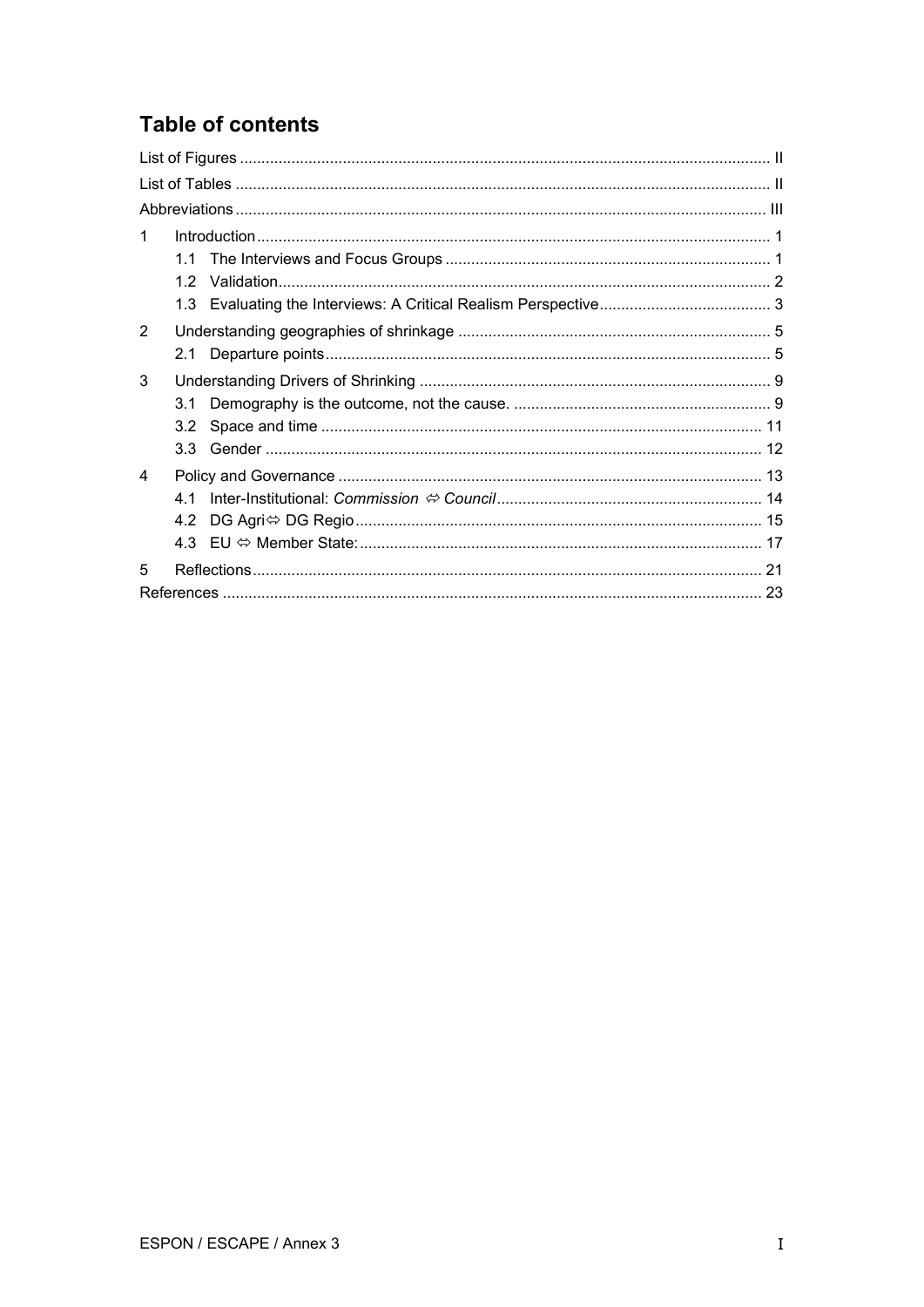# <span id="page-4-0"></span>**List of Figures**

| Figure 1: Wordel highlighting key drivers of rural shrinkage referenced by focus groups and |  |  |  |  |
|---------------------------------------------------------------------------------------------|--|--|--|--|
|                                                                                             |  |  |  |  |

# <span id="page-4-1"></span>**List of Tables**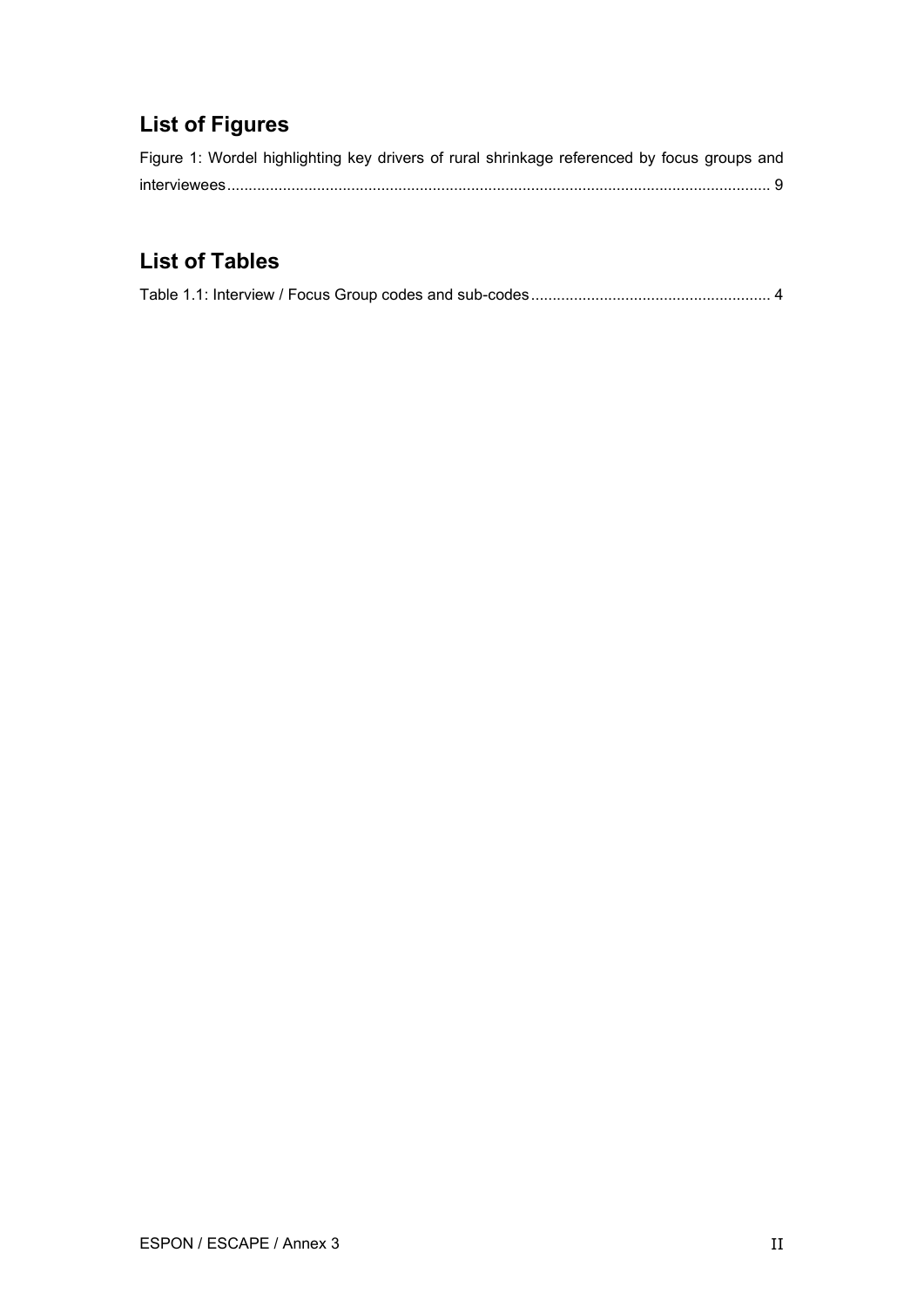# <span id="page-5-0"></span>**Abbreviations**

| EC.               | <b>European Commission</b>                                |
|-------------------|-----------------------------------------------------------|
| <b>ESPON</b>      | <b>European Territorial Observatory Network</b>           |
| <b>ESPON EGTC</b> | <b>ESPON European Grouping of Territorial Cooperation</b> |
| EU                | European Union                                            |
| DG                | Directorate Genneral                                      |
| <b>NUTS</b>       | Nomenclature of Territorial Units for Statistics          |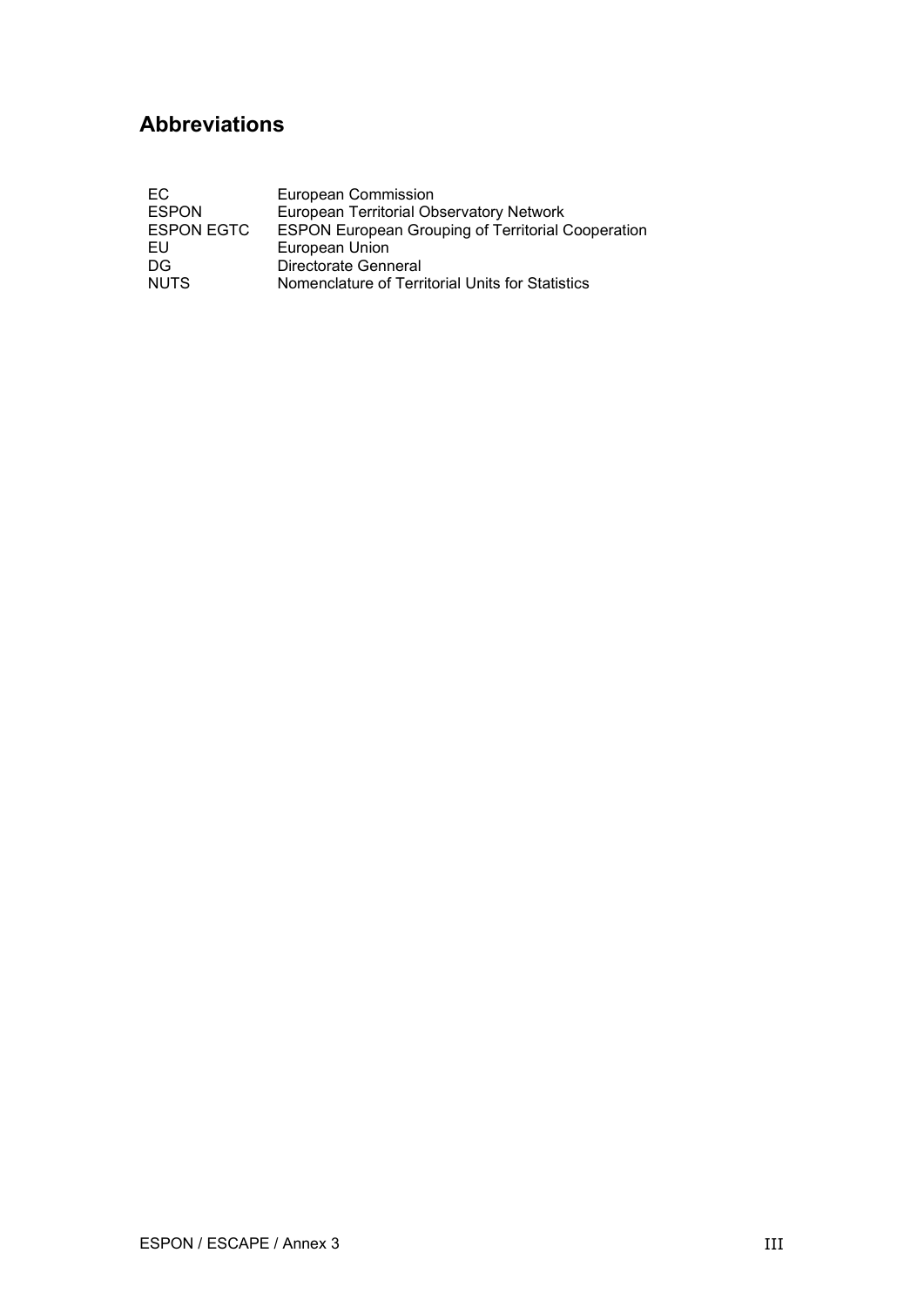## <span id="page-6-0"></span>**1 Introduction**

The report details the outcome of interviews and focus groups undertaken with high level EU policy stakeholders working in DG AGRI and DG REGIO. The background and approach to these interviews and focus groups is set out below. The results are then presented in three sections that cover the understanding of the geography and scale of shrinking, the drivers associated with shrinking and, finally, policy options and governance issues.

Twelve individual semi-structured interviews were conducted and, with consent, these were either recorded or contemporaneous notes were taken. Subsequent to each interview, additional notes were made capturing the framing of responses and additional details or reflections, i.e. how the interviewee responded to questions, whether they drew on official statistical data or anecdotes etc. In addition, two focus groups were held with three agricultural and three regional policy stakeholders respectively. Both the interviews and the focus groups were guided by the same basic set of issues. These were determined by the objective of the European Shrinking Rural Areas: Challenges, Actions and Perspectives for Territorial Governance (ESCAPE) project. The project assessed the spatial dimensions of shrinkage, the drivers associated with these processes and possible policy options for regions that are currently experiencing shrinkage or at risk of doing so. The core objectives of the ESCAPE project sought to understand the processes driving shrinkage, map the heterogeneity within this group of regions, and devise intervention logic(s) for more appropriate integrated policy approaches, which encourage strategies based upon territorial assets and emerging opportunities. Guided by a critical realist perspective and in line with these objectives the basic set of questions that structured the interviews sought to; gather EU policy stakeholder's perceptions on the geographic extent of shrinkage; their assessment of the key drivers of the associated processes; and, the potential policy options that may support Member States or regions develop strategies to either adapt to or reverse population decline.

#### <span id="page-6-1"></span>**1.1 The Interviews and Focus Groups**

The interviewees and focus group participants were identified by two key gatekeepers supporting the research. Gatekeeper is a term used in social research to refer to individuals that can affect the researcher's access to particular groups of actors (Yin, 2015). Here the term is used to refer to 'essential mediators' who identified key persons to be interviewed and arranged the timing of these interviews (Andoh-Arthur, 2019). Gaining the support of these Gatekeepers was crucial to the research as it provided access to a range of 'high-level' policy stakeholders working within the European Commission Directorate-General for Agriculture and Rural Development and the Regional Directorate-General for Regional and Urban Policy. The term 'high-level' refers to the position held by the interviewees or focus group members within the Commission and included Directors, Heads of Unit, country specialists and analysts. The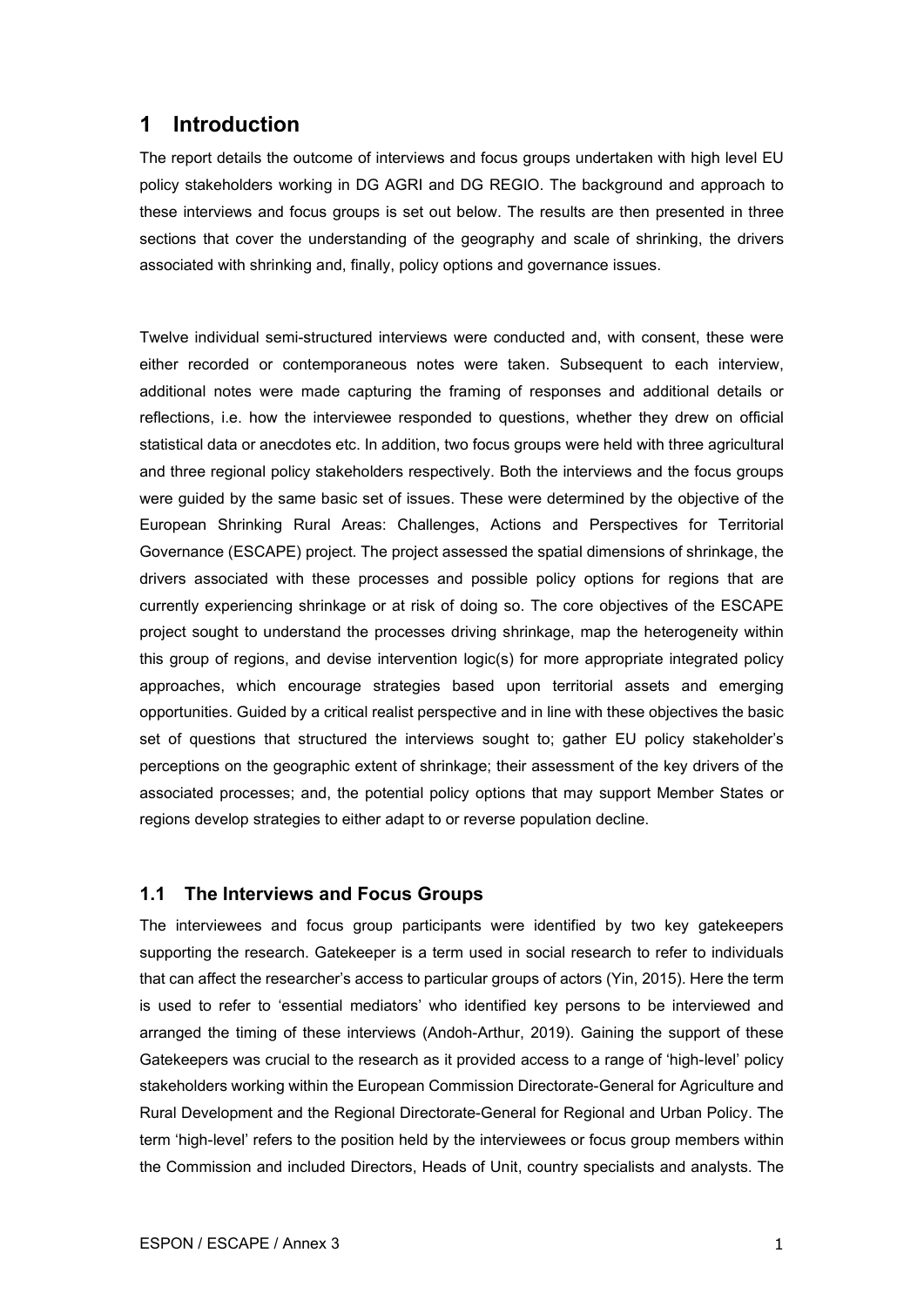first Gatekeeper had been involved in the evaluation of the original applications to undertake the research and was clearly interested in supporting the project. They were also an active member of the project support team, a function within ESPON projects to ensure early engagement between research teams and policy stakeholders. This Gatekeeper subsequently provided an introduction to his counterpart in DG REGIO. Initial communications with both Gatekeepers focused on explaining the aim of the research and the types of stakeholders that were relevant to it. The Gatekeepers then identified potential interviewees and established whether they would consent to being interviewed. These lists of potential interviewees were sent to the author who assessed them in relation to their role(s), and where appropriate, their specific geographic remit. There are specific units within each of the DGs with responsibility for individual Member States, e.g. Within DG AGRI, Directorate E consists of five units that cover 16 Member States whilst Directorate F has five units, four of which cover the remaining EU members. For additional detail on the organisation of the DG for Agriculture and Rural Development see [https://ec.europa.eu/info/sites/info/files/organisation\\_charts/organisation](https://ec.europa.eu/info/sites/info/files/organisation_charts/organisation-chart-dg-agri_en.pdf)chart-dg-agrien.pdf. DG REGIO follows a similar structure, see here: [https://ec.europa.eu/regional\\_policy/sources/dgs/organigramme\\_en.pdf.](https://ec.europa.eu/regional_policy/sources/dgs/organigramme_en.pdf)

Following the purposive selection of the interviewees and focus group members the dates and times of the meetings were agreed. The first set were undertaken over two days in DG AGRI in early January 2020 whilst the second set, in DG REGIO, were undertaken in early February 2020. The gatekeepers took differing approaches to the conduct of the research with one choosing to organise the meetings and, subsequently, not involving themselves beyond this. The second gatekeeper remained involved throughout the process and sat in on all but one of the interviews. There was a concern that the presence of the Gatekeeper would stifle aspects of the conversation but it became apparent early on that their presence conveyed to interviewees and members of the focus group that the research was important and has a role in informing policy thinking. At no stage was there any sense of interviewees or focus group members holding back due to the presence of the Gatekeeper and there was no instance of them trying to steer the conversation towards particular topics or issues.

#### <span id="page-7-0"></span>**1.2 Validation**

Validation of the results of the research saw a further round of engagement with the research participants to verify that their views when the draft report was circulated to them. This task sought to enhance the validity and "credibility" of the findings and establish that "the results of the research reflect the experience or the context of the participants" (Whittemore, Chase, and Mandle's (2001, p. 530). See also Creswell & Poth, 2017). This stage of the research saw additional information and details concerning ongoing policy development relevant to the ESCAPE project being forwarded to the author.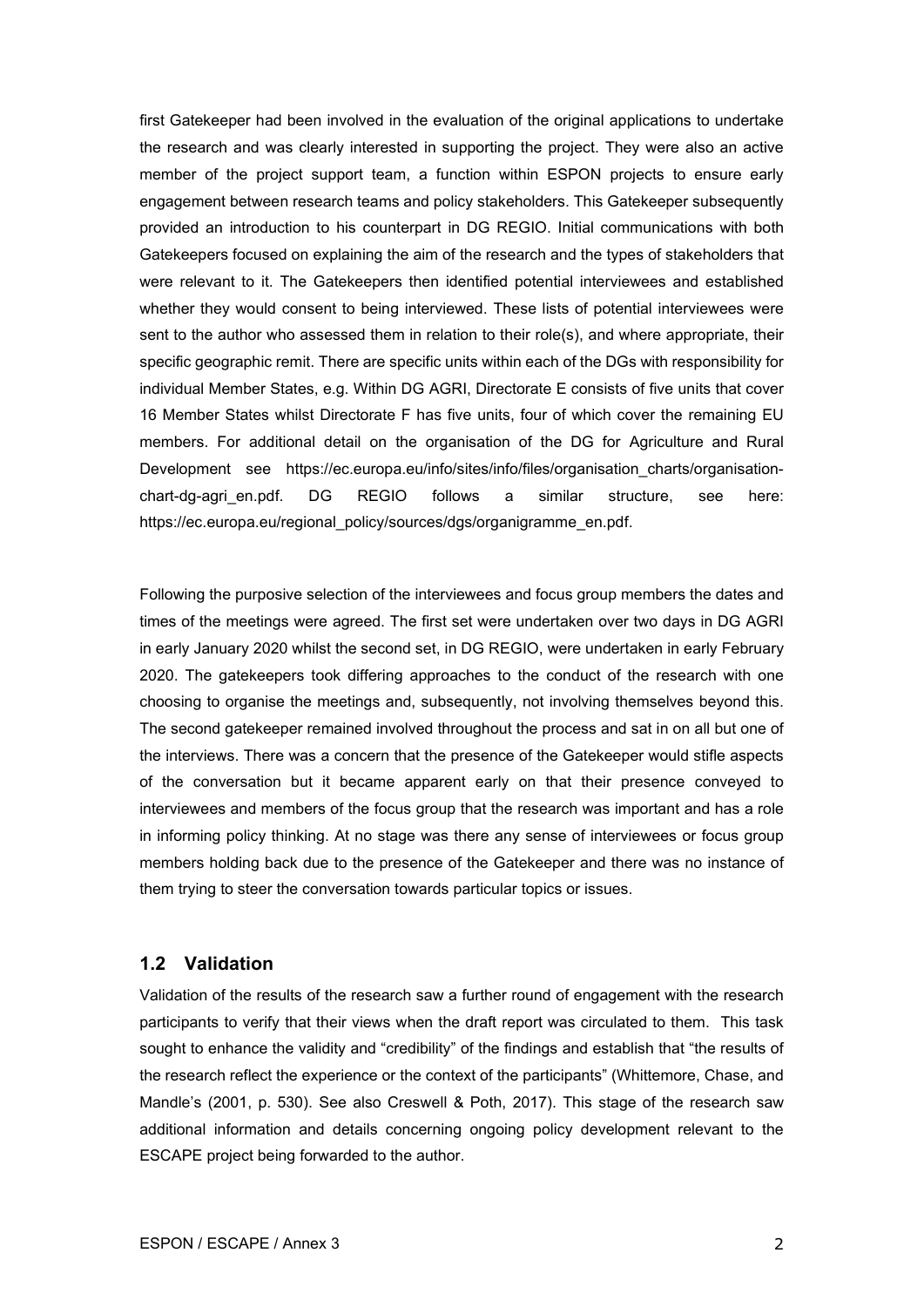#### <span id="page-8-0"></span>**1.3 Evaluating the Interviews: A Critical Realism Perspective**

Semi-structured interviews and focus groups with EU policy stakeholders elicited their personal views on the topic of rural shrinkage. The subsequent analysis explored the understandings of policy stakeholders of the scale of the issue, the geographic extent and distribution of shrinkage, their conceptualisation of the issue, i.e. the underlying causes of shrinkage, and their views on the types of policy options that might be considered. These options were broadly classified as measures that either seek to mitigate or reverse the impacts of shrinkage and those that seek to adapt to shrinkage. In applying this dichotomous construct of policy options we seek to assess whether there are differences between what policy stakeholders consider to be the solutions to shrinkage and whether, in their view, these options are acceptable within their institutional context or the wider governance framework, i.e. to national, regional or local stakeholders.

When evaluating each interview / focus group, issues of geographic scale and patterns of shrinkage, drivers and policy options formed the key themes (Table 1). An additional theme was also added. This concerned the types of evidence referenced by the interviewee or presented by the participants in the focus groups. The purpose of including this theme was to develop better insights into how the results of the project could be communicated to policy stakeholders.

Reviewing the interview transcripts and notes resulted in the identification of multiple sub-codes associated with each of these thematic codes. This full dataset of sub-codes were assessed to identify commonalities between topics and any replication, redundancies or overlaps in content and meaning. This resulted in the classification of sub-codes associated with each thematic code (Table 1) and include:

- Three sub-codes were identified relating to **geographic scale**; EU, Member State and Regional/Local. 'EU' captured references to terminology or concepts drawn from EU policy discourse including 'less favoured or area of natural constraint', 'mountainous', 'inner-periphery', 'cross border', 'islands' etc. It also encompassed much looser definitions, e.g. east or southern. The code 'Member State' was a reference to a specific country whilst 'Regional/Local' picked up on sub-national references which included specific regions within individual countries or, more commonly, inter-regional dynamics which included references to 'core – periphery', 'urban – rural continuum', or 'functional areas'.
- A broad range of **drivers** associated with rural shrinkage were referenced and discussed by the interviewees and focus groups. In the first instance these were coded in terms of whether they were being referred to as legacy/historic effects or contemporary/on-going processes. They were subsequently grouped into broad categories of drivers including demographic, economic, social, cultural, and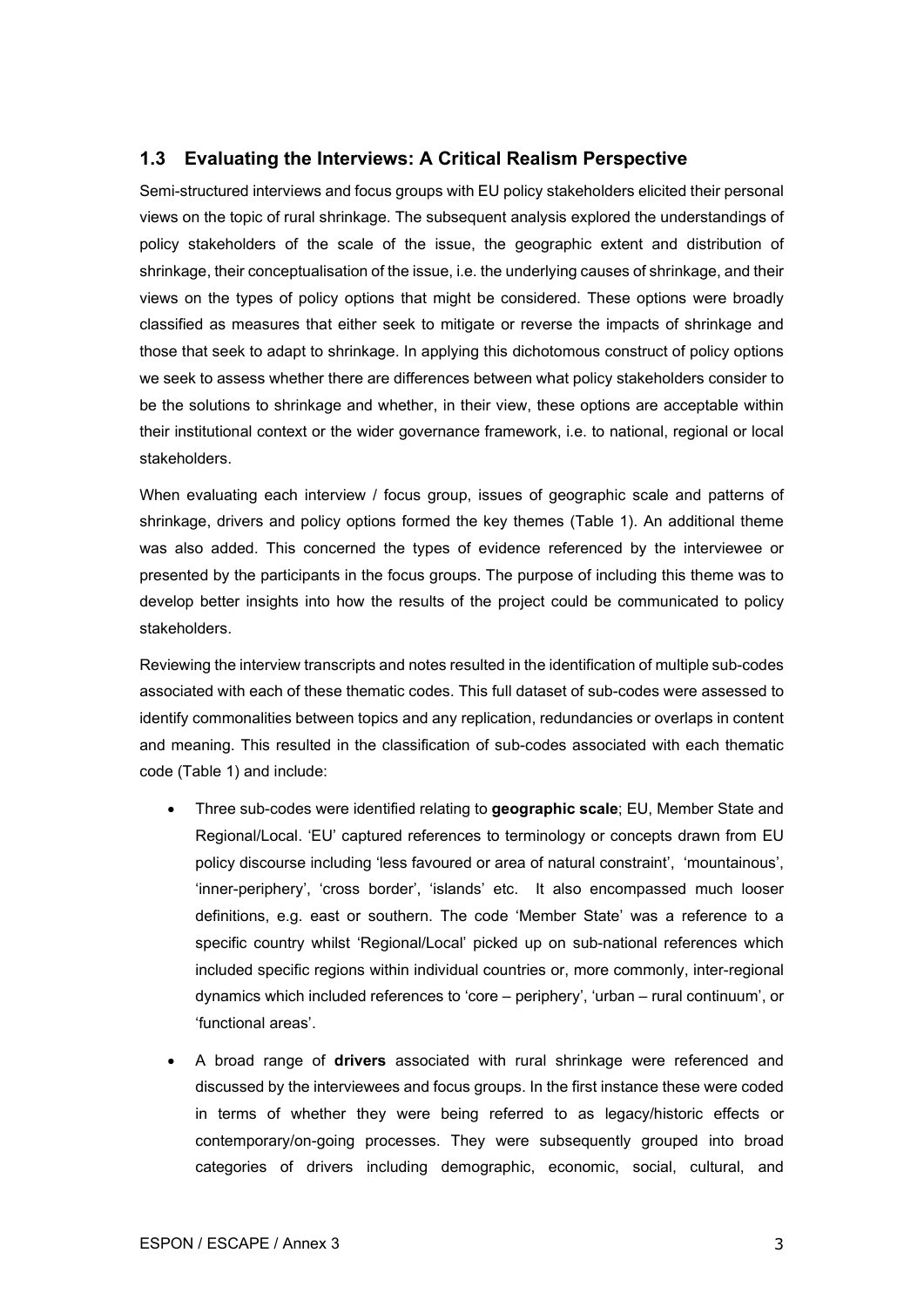environmental. Commonly the distinction between social and cultural drivers was vague as these were generally discussed in ways that suggest their inter-relatedness.

- **Policy options** were coded in terms of whether they were presented as a means of supporting regions adapt to shrinkage or mitigate the impacts. It was made apparent in an early interview and focus group that this binary coding of policy is crude as it did not take into consideration the need for territorial responses build on a range of policy options that seek to both mitigate and adapt to shrinkage. The third sub-code referenced issues associated with governance and includes 'co-operation', 'collaboration', 'capacity' and 'leadership'.
- The **evidence** code was split between two options, quantitative and qualitative. 'Quantitative' captured any references made to official reports, statistics, maps or similar data sources. 'Qualitative' referenced case-studies, personal experiences, anecdotes or vignettes recounted by the interviewees or during the focus groups.

| <b>Themes</b>           | <b>Thematic codes</b>         | Sub-codes                                            | <b>Interview ID</b> |
|-------------------------|-------------------------------|------------------------------------------------------|---------------------|
|                         | EU                            | <b>Broad regions</b>                                 |                     |
| <b>Geographic Scale</b> | <b>Member State</b>           | Countries                                            |                     |
|                         | Regional / Local              | Sub-national                                         |                     |
|                         |                               | Demographic                                          |                     |
| <b>Drivers</b>          | Legacy /<br>Contemporary      | Economic                                             |                     |
|                         |                               | Social (Education)                                   |                     |
|                         |                               | Cultural (Leave/Remain +/-)                          |                     |
|                         |                               | Environmental                                        |                     |
|                         | Adaption                      |                                                      |                     |
| <b>Policy</b>           | Mitigation                    |                                                      |                     |
|                         | Governance                    | Capacity, co-operation, collaboration,<br>leadership |                     |
| Evidence                | Quantitative<br>(Statistical) |                                                      |                     |
|                         | Qualitative                   |                                                      |                     |

<span id="page-9-0"></span>*Table 1.1: Interview / Focus Group codes and sub-codes*

Whilst the views represented in the report are a reflection of the contributions of the participants, the interpretations of these contributions were made by the author. A draft of this report was provided to the interviewees / focus group participants for their records, to comment on and, where necessary to highlight errors of interpretation. A range of comments, clarifications and suggestions were made. In most instances these were very minor though there were a small number of instances where the draft report prompted the research participants to provide addition comments and clarification. Any errors or omissions are the responsibility of the author.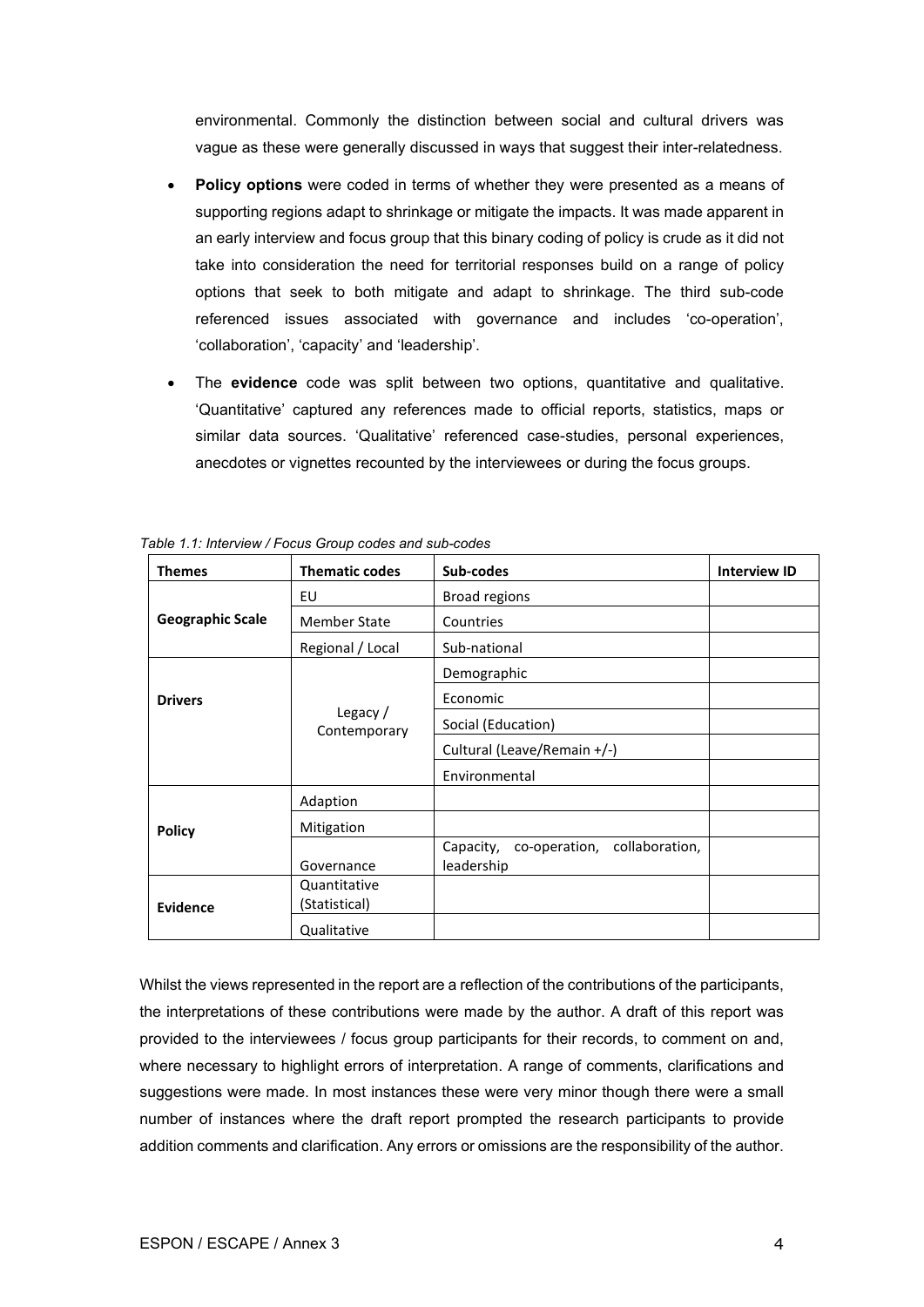## <span id="page-10-0"></span>**2 Understanding geographies of shrinkage**

#### <span id="page-10-1"></span>**2.1 Departure points**

The geographic extent and scale or severity of shrinkage was the first question addressed in most interviews and focus groups. This provided a useful departure point and anchored the conversations around geographic scales determined by the interviewees. It resulted in most of the interviewees very briefly explaining the geography of their lifecourse, tracing where they were from, setting out why they had moved from these places and, in all instances, references to personal connections back to these places. Whilst the level of introspection and reflection on their own lifecourse provided a context, it did not form the focus of the interviews. In all instances there was clear engagement with issues affecting and shaping the development of rural regions across the EU. With respect to the focus groups the same level of personal 'grounding' or positioning was not as evident, though all participants did reference where they were from. Despite the less intimate positioning of these discussions, the small group resulted in interesting dynamics as participants linked between each other's perspectives and scales, e.g. one might note that key drivers or issues were particularly evident in certain parts of the EU before another picked up on this and presented more detailed information relating to a particular Member State, region or set of regions, e.g. inner-peripheries.

In presenting the assessment of the discussions concerning the geography and scale of shrinkage across the EU, we distinguish between those interviewees with a role focusing on individual Member States and those with a broader or thematic responsibility. The selection of interviewees, outlined in Section 1 above, specifically sought out those with responsibilities for Member States that had been identified by the mapping work (see Section 3 of the Final Report).

Considering those interviewees with a management or thematic responsibility first, it was apparent from responses to the question of the geography of shrinkage that eastern parts of the EU where to the forefront of their thinking. In every instance, interviewees focused initially on population changes across the east of the EU and, subsequently the 'south'. There was some mention of the north and little reference to western parts of the EU. The concept of scale and, associated with this, reporting of statistical data were at the heart of these conversations. Population decline was understood to be pervasive across rural regions throughout the east of the EU with frequent references to individual countries, particularly Bulgaria, Hungary, Poland and Romania. Conversations centred on these as they were seen as places enduring substantial contemporary decline in population which was transforming their societies and socio-economic prospects. Estonia, Latvia and Lithuania, all of which have extensive areas experiencing contemporary population decline were also mentioned as part of these discussions. These references tended, however, to be oblique, i.e. bundled in or added on to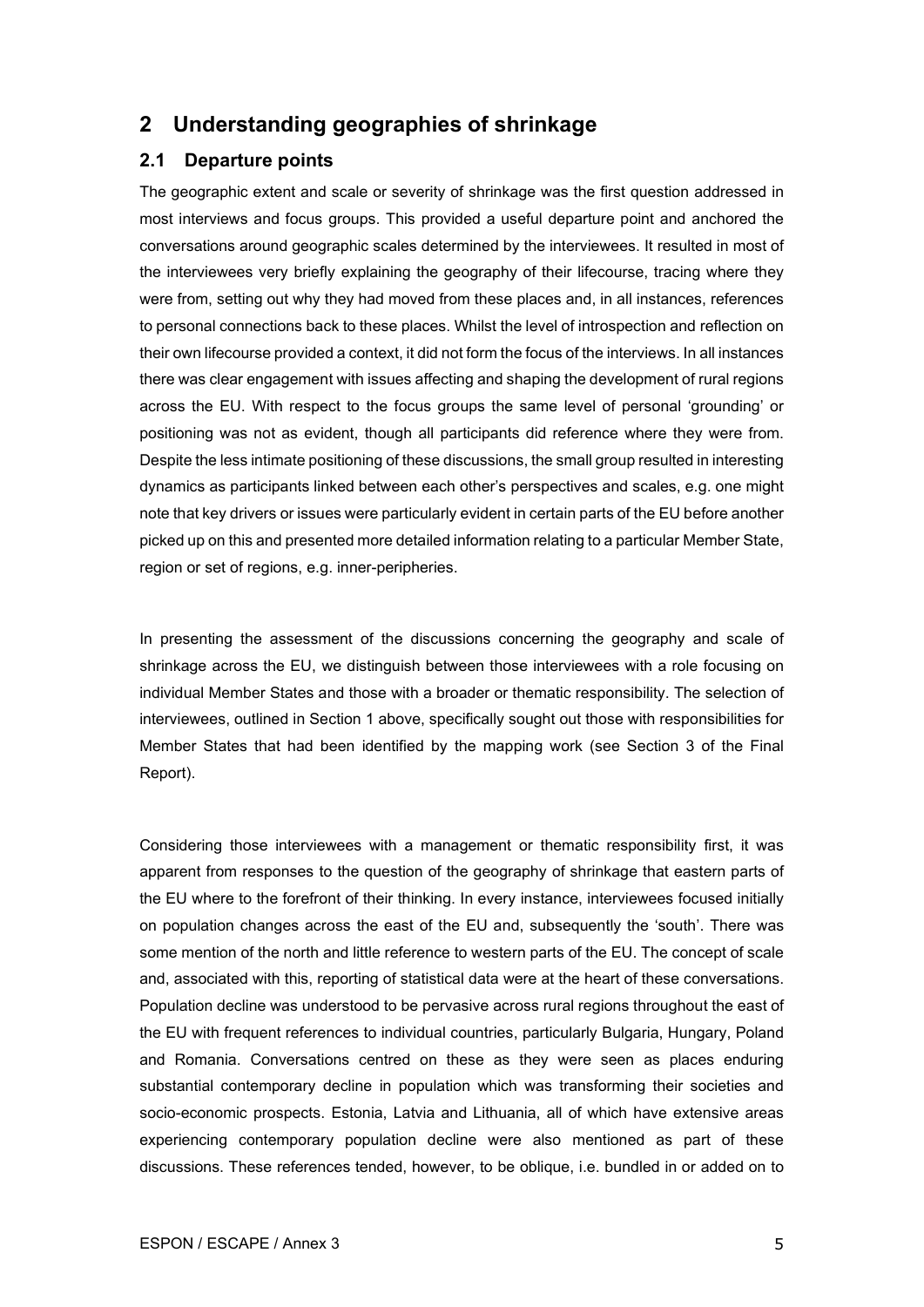the discussion rather than being a focus in their own right. The EU scale challenges were positioned as representative of the issues confronting extensive sub-national areas of Germany, Greece, Spain, Italy, Finland, and Portugal. With respect to the latter case, this was rarely referenced in discussions despite regions in the east of the country experiencing contemporary population decline. The inclusion of Finland was prompted by specific reference to a recent event in Brussels that had been attended by a number of interviewees from both DG AGRI and DG REGIO where a presentation had been given highlighting the response of a region in eastern Finland to the challenge of decline.

Overall then, what emerges from these interviews with officials responsible for management or thematic responsibility is an understanding that the issue of shrinkage is most acute in the east of the EU where it is seen to affect most if not all rural regions within a number of Member States. The emphasis was clearly on those larger Member States with large numbers of regions experiencing population decline. Distinctions were drawn between those countries facing extensive contemporary decline and those where decline was limited to particular areas, e.g. the eastern part of Germany, central France or southern Italy. Effectively the difference between a national issue and, serious but regionally constrained shrinkage was in evidence.

When discussing the geography of population decline, there was an awareness that some of this decline was unobserved within the reporting of NUTS III and, particularly, NUT II data. The distorting effects of spatial aggregation were seen to mask population decline in some instances. Of greater concern to a number of interviewees were the impacts of aggregating economic indicator data for urban and rural areas. This was viewed as inflating the value of economic activities in rural areas resulting in funding eligibility issues for firms, sectors or municipalities. Asked about the potential solution to this issue, interviewees highlighted the need to develop a spatial typology based not only on administrative geographies but also on functional geographies as well. This is a view held by interviewees working in both DG REGIO and AGRI and it is seen as an effective means of deploying policy interventions and associated supports based on needs rather than historical precedent. It is considered a means of targeting regions or communities that either have or could develop the capacity to absorb them. Issues of relative accessibility or the urban – rural continuum (URC) were referenced throughout the interviews and focus groups. A region's or community's access to larger urban centres was considered as a key characteristics and explanatory factor in understanding the distribution and scale of shrinking. The URC was highlighted by interviewees from both DG AGRI and DG REGIO, who referenced the work of the OECD in their development of 'Principles on Rural Policy'<sup>[1](#page-11-0)</sup>. Whilst remoteness, peripherality or poor accessibility were considered key

<span id="page-11-0"></span><sup>1</sup> https://www.oecd.org/regional/ministerial/documents/urban-rural-Principles.pdf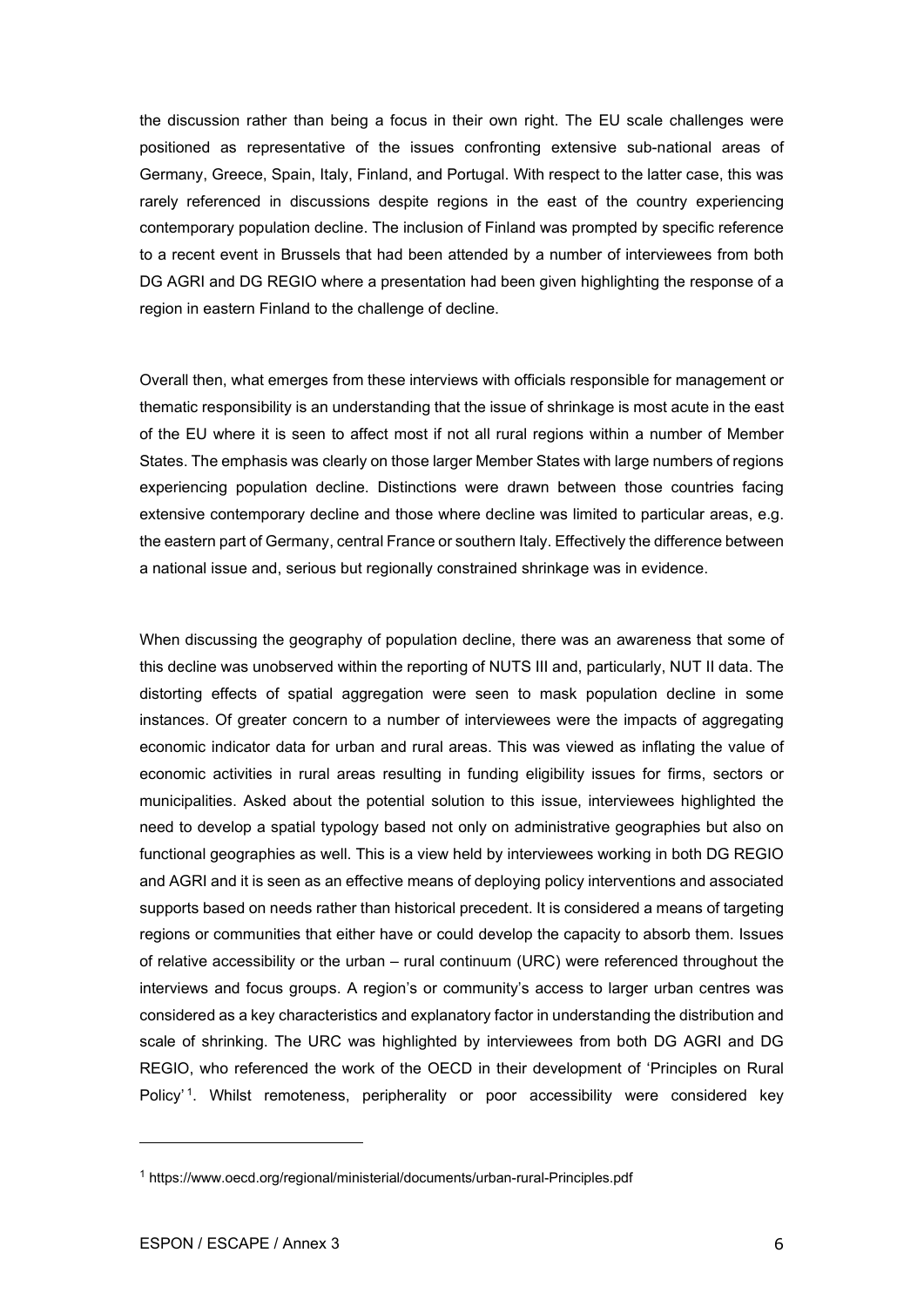characteristics of many, though not all, shrinking rural regions, the focus groups and interviewees stressed that relative accessibility is a key explanatory factor of shrinking, i.e. that the concentration of economic and social activities in larger urban centres is one of the forces driving processes of shrinking. This point will be returned to in Section 3.

Throughout the interviews and focus groups there was engagement with how the issue of shrinkage is understood with reference to spatial statistics. Here the limitations of using aggregate data to report population trends were understood to be strongly influenced by the spatial scale of the units being used for this purpose and their settlement structure, i.e. whether they contained a large urban centre. This was considered by a number of interviewees to result in some areas, particularly in western parts of the EU to be less considered in discussions concerning rural change.

"Sometimes there are places that don't feature when they should. These are generally in large regions with a big town or city. These [urban] places are thriving, but the surrounding [rural] declines. The risk is we fix on the obvious and miss these other places – they could be the left behind, left behinds."

This perspective was a common theme in interviews amongst those with geographic remits. In general responses to the question regarding the spatial extent of population decline in rural areas broadly reflected those reported above, i.e. through a broad overview of the EU scale dimensions of shrinkage with particular emphasis on eastern and southern member states. There was a seamless shift in emphasis from this scale to national and sub-regional levels, focusing predominantly, but not exclusively, on the geographic territory(ies) that they have responsibility for. There was a particular spatial framing of the issue from the interviewees with; firstly, a focus on the Member State(s) they covered and subsequently referencing other, generally neighbouring, Member States. This was particularly evident amongst DG REGIO interviewees who were engaging with 'cross-boarder' initiatives and investments. As the discussions became more specific there was greater consideration of differences within and between regions with particular emphasis placed on relative accessibility of rural regions / communities to urban centres. Associated with this was the view that improved reporting of spatial statistics for function areas, including the URC, would greatly improve understanding of the geography, impacts and characteristics of areas experiencing shrinkage.

The interviews of those with geographic remits highlight the extent of understanding of the geography of population decline and the associated drivers. In all instances the discussion of geographic variation in shrinkage was detailed and nuanced with examples of between country, within country and within region comparisons. References to official EU statistics were supplemented by consideration of reporting by national statistical agencies, research reports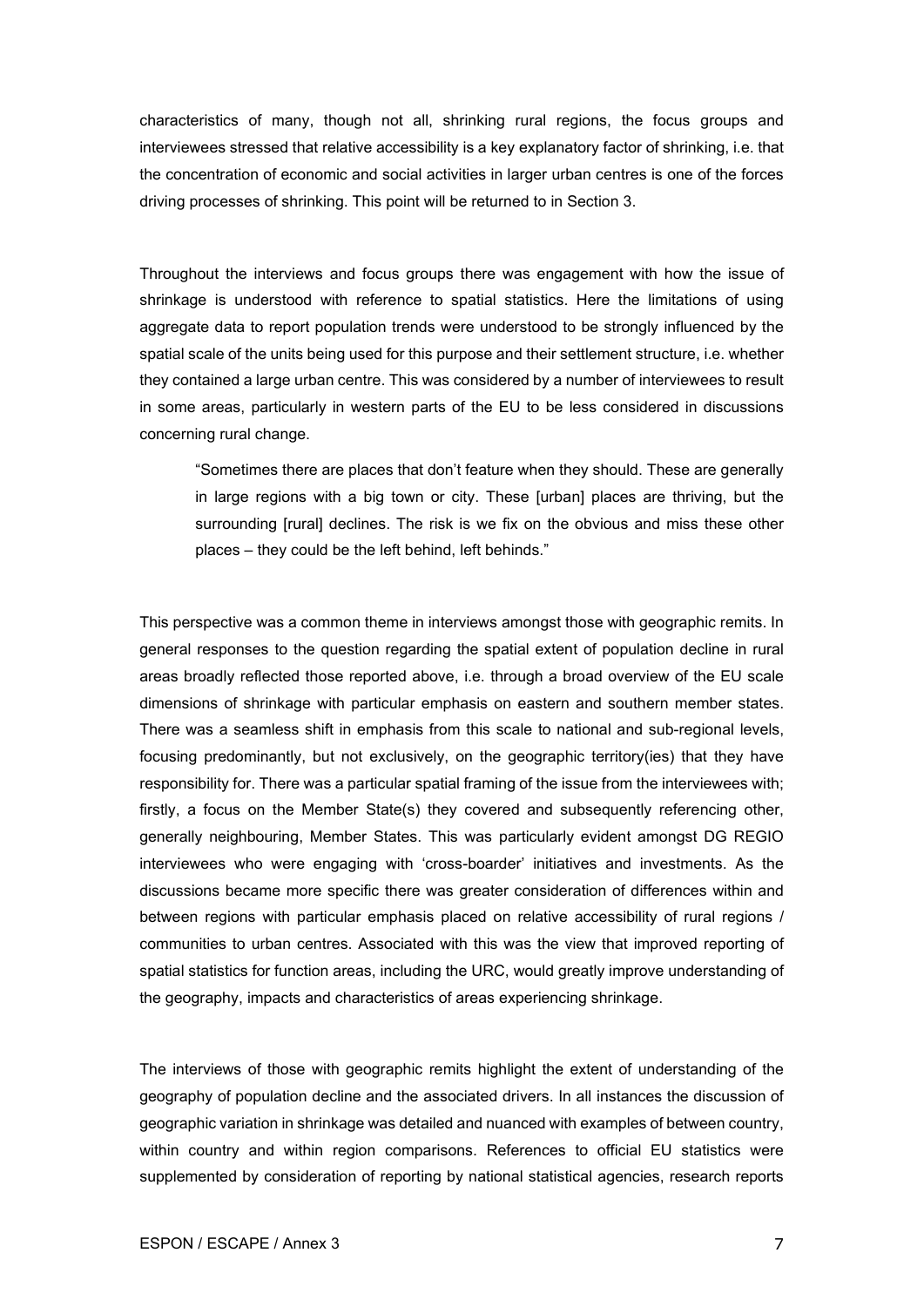and anecdotes based on personal experience. The latter were used to draw out the implications of particular issues or how these might intersect / interact with other issues resulting in spatial variation in patterns of decline. Anecdotes were also used to highlight opportunities within particular sectors that may be relevant to other regions.

Overall, there was a clear sense from all of the interviewees and focus group participants of a detailed level of understanding of the geography of rural population decline within the EU and amongst individual Member States. There is also a realisation that this understanding is conditioned by official statistical reports or research that draw on these data. The limitations of these data are recognised in terms of the spatial resolution or detail. In these instances anecdotes and case studies of particular localities are used to highlight key factors shaping patterns of decline or responses to this, i.e. whether it be a mayor of a small village in Spain, a renewable energy community initative ('Smart Village') in Germany, measures to support renewal of exsisting farms and enterprises or development of new food businesses in eastern Poland and Lithuania or the challenges of securing farm labour in Romania.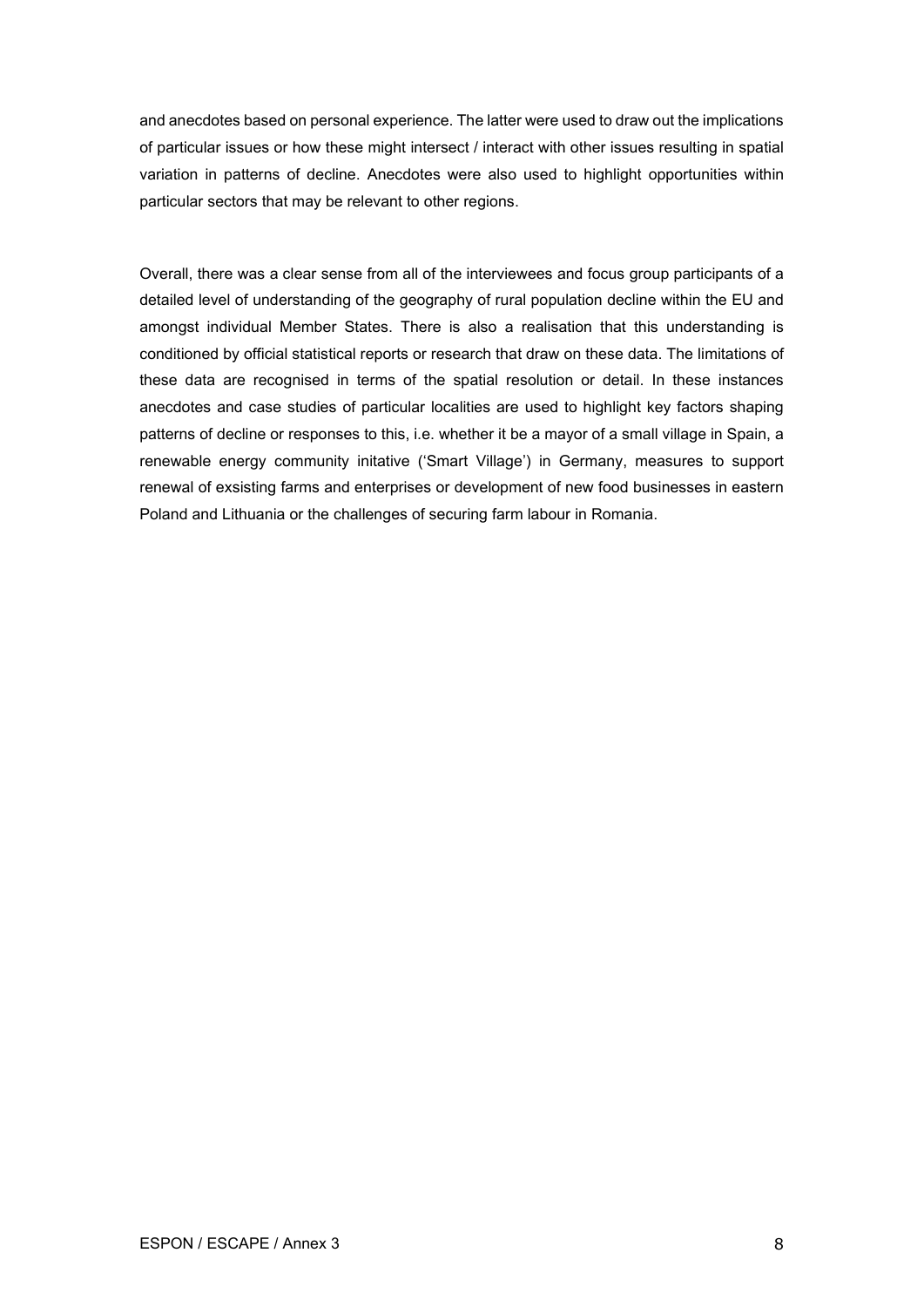## <span id="page-14-0"></span>**3 Understanding Drivers of Shrinking**

The interviewees were asked of their understanding of the overall drivers of rural population decline and shrinkage, and exploring differences in the impacts of these drivers. Whilst there was an initial focus in all responses on issues of ageing and migration it was apparent that the interviewees held a comprehensive understanding of the range of social, cultural, economic, political and environmental factors that interacted to produce shrinkage. Furthermore, there was an understanding of the temporal dimensions of shrinkage with some places been seen to decline as a consequence of legacy effects whilst others were declining as a consequence of contemporary developments. As a means of summarising the range of drivers referenced by interviewees in relation to the question regarding causes or processes of decline a summary word cloud was produced. This depicts the centrality of issues concerning population and migration but also highlights the large number of other issues that were referenced (Figure 1).

<span id="page-14-2"></span>

*Figure 1: Wordel highlighting key drivers of rural shrinkage referenced by focus groups and interviewees*

## <span id="page-14-1"></span>**3.1 Demography is the outcome, not the cause.**

Out-migration of young people combined with ageing of population were considered to be the primary outcomes of shrinkage. The ageing process was seen to be the result of declining fertility rates over decades and increasing lifespans. The interviewees challenged the notion that ageing was a driver in and of itself. Rather, they saw it as a primary outcome of the drivers of shrinkage.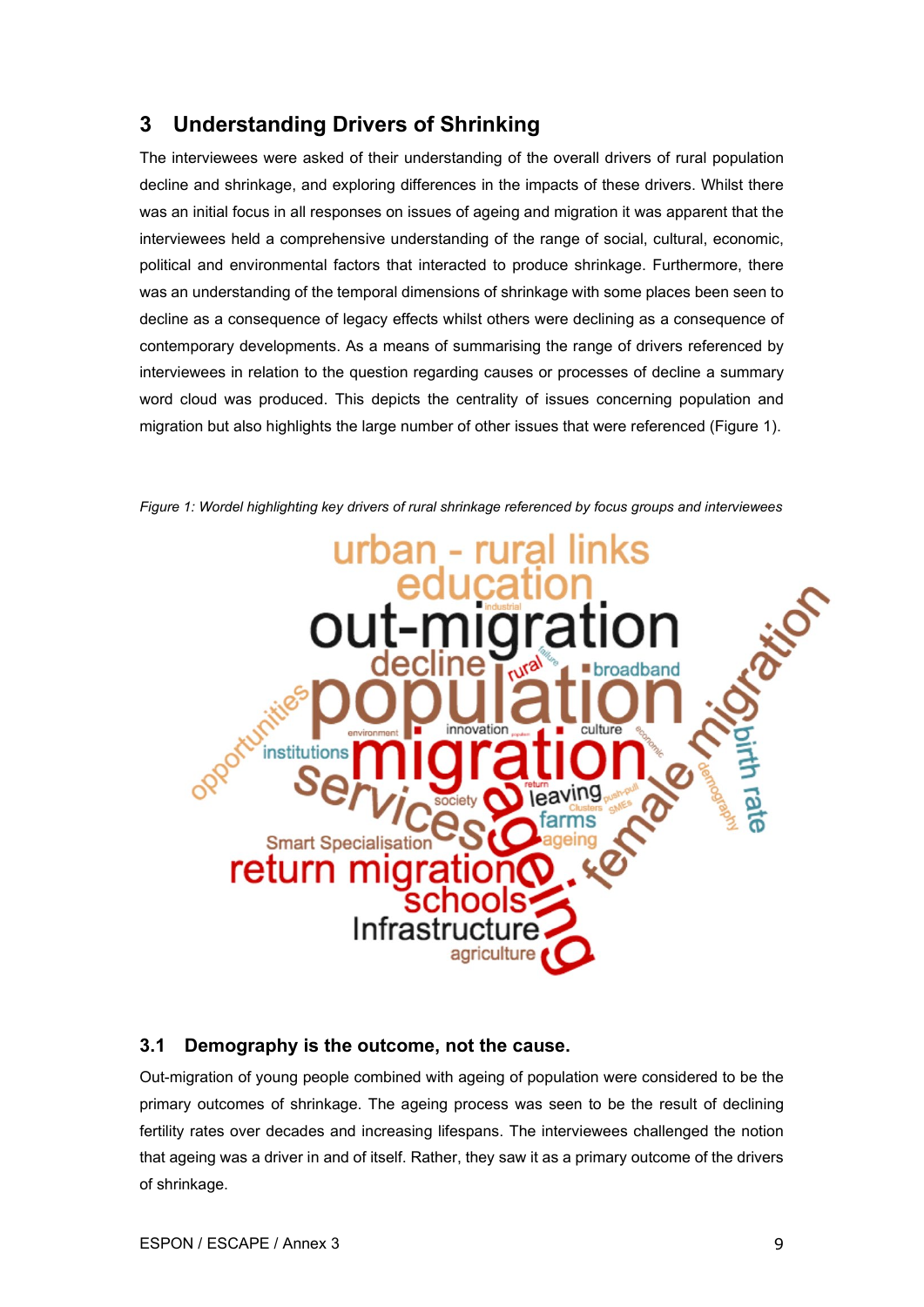"Yes, the population falls but this is the end point. It is not the cause. Other events and processes are behind this. The closure of a factory 20 years ago, migration of young people away from the region at that time, decline of schools and quality of services, no return migration, and then 'suddenly' you have this 'crisis' of rapid ageing. Of course, the out-migration is [a] vicious circle; your friends leave so you leave. Staying is like saying 'I'm a failure".

This statement captures much of what was said by interviewees regarding the trends and processes associated with shrinking. It highlights the understanding of the interactions of past and current processes, how economic drivers (industrial decline) feed into social and economic processes (out-migration), culture (being seen as a failure if you remain) and the decline in the availability of services of general interest (schools), interact to produce shrinkage.

The issue of availability and quality of services was reflected throughout the interviews. The understanding of their role and importance went beyond the implications for current populations but extended to appreciating that these services make rural places attractive to people who might move to an area.

"I think accessibility, as such, is not the main issue for the shrinking rural areas. I think the proximity to qualitative services (education, health) is the main factor making some rural areas more attractive for living."

Another put it more sucintly:

"If you don't have schools, particularly primary schools, you have no future."

The interviewee was referring to the importance of primary schools in encouraging return migration of younger people, either with children or those planning on starting a family. This specific perspective was reiterated by different interviewees referencing diverse types of rural region across the EU. The attractiveness of rural regions to return migrants was an issue highlighted in interviews at both DG Regio and DG Agri. Whilst infrastructure and services were seen as critical so to was the broader social context. The point was made that it was important that wider socio-cultural setting was supportive of key groups, i.e. mothers with young children or younger cohorts. Absence of these largely informal networks was considered to increase isolation and, consequently, diminish the attractiveness of rural regions.

The issue of path dependency was alluded to throughout all interviews with references to temporal effects and socio-cultural structures. Time was considered an important factor in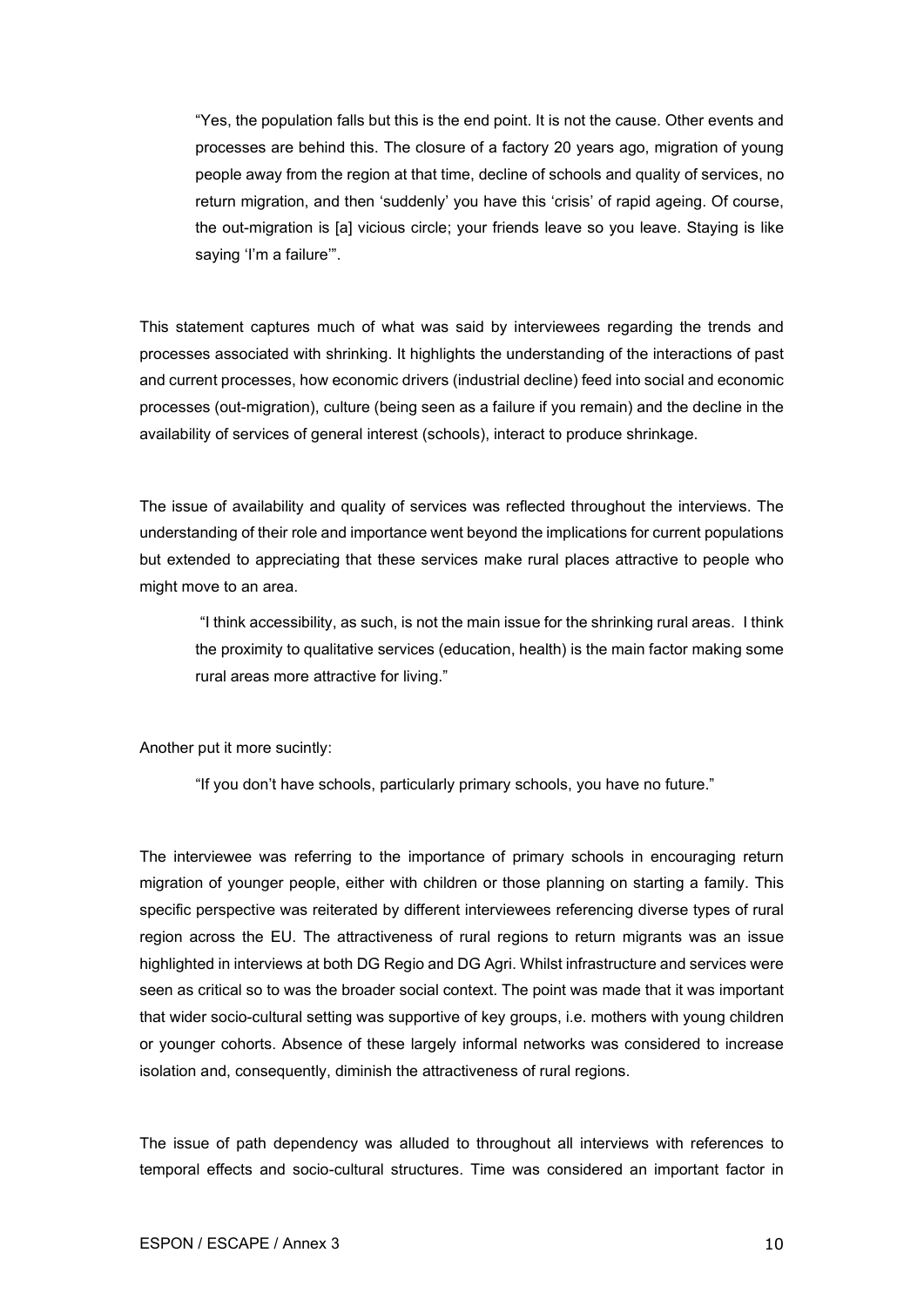understanding the process of shrinkage. Interviewees distinguished between legacy impacts of structural economic change that occurred a number of decades ago, e.g. modernisation of agriculture, and contemporary processes that were on-going, e.g. agglomeration of services and economic activities in larger urban centres. Discussions concerning this issue identified differences in their spatial manifestation. Legacy type processes, e.g. ageing and natural decrease, were considered to particularly effect Member States in the south, north and west of the EU whilst contemporary processes, e.g. change in the size, composition and location of economic activities, were seen to be prevalent through-out the eastern Member States.

"It's a bit simple to say x driver is the cause. There are lots of drivers and they are probably the same wherever you go in the EU. Time is the difference. Regions in Italy, Greece and Spain went through this economic change [restructuring] decades ago and now decline is driven by people dying. My country [eastern Member State] is going through it now, decline is driven by out migration to places like your country [Ireland]."

This last point was telling as it reflected the appreciation of the impact of human and financial motilities on particular countries and regions. Though it was not part of the interview schedule, the issue of spatial relations between shrinking and growing regions was a common undercurrent.

#### <span id="page-16-0"></span>**3.2 Space and time**

In general the view of stakeholders is that it is not a case of either legacy or contemporary effects, rather both processes are seen to operate simultaneously and they are highly interrelated. The point was made that legacy shrinkage (rapid ageing) is reflective of 'late stage' processes and may indicate that a tipping point has been reached. When considering these issues within the focus groups, there was significant discussion between the participants about the implications and whether it was possible or feasible from a policy perspective to reverse these processes. Whilst generally uncertain about whether action would be taken, focus group discussions highlighted positive examples of high-level policy actions in Spain with the appointment of a Government Commissioner for the Demographic Challenge and, more recently, the appointment of an EU Vice-President for Democracy and Demography. There was also reference within the focus groups and interviews of local level actions communities working to mitigate the impact of population decline or increase the number of people moving to the area, regions or municipalities in Romania, Spain, Finland and Italy were specifically mentioned.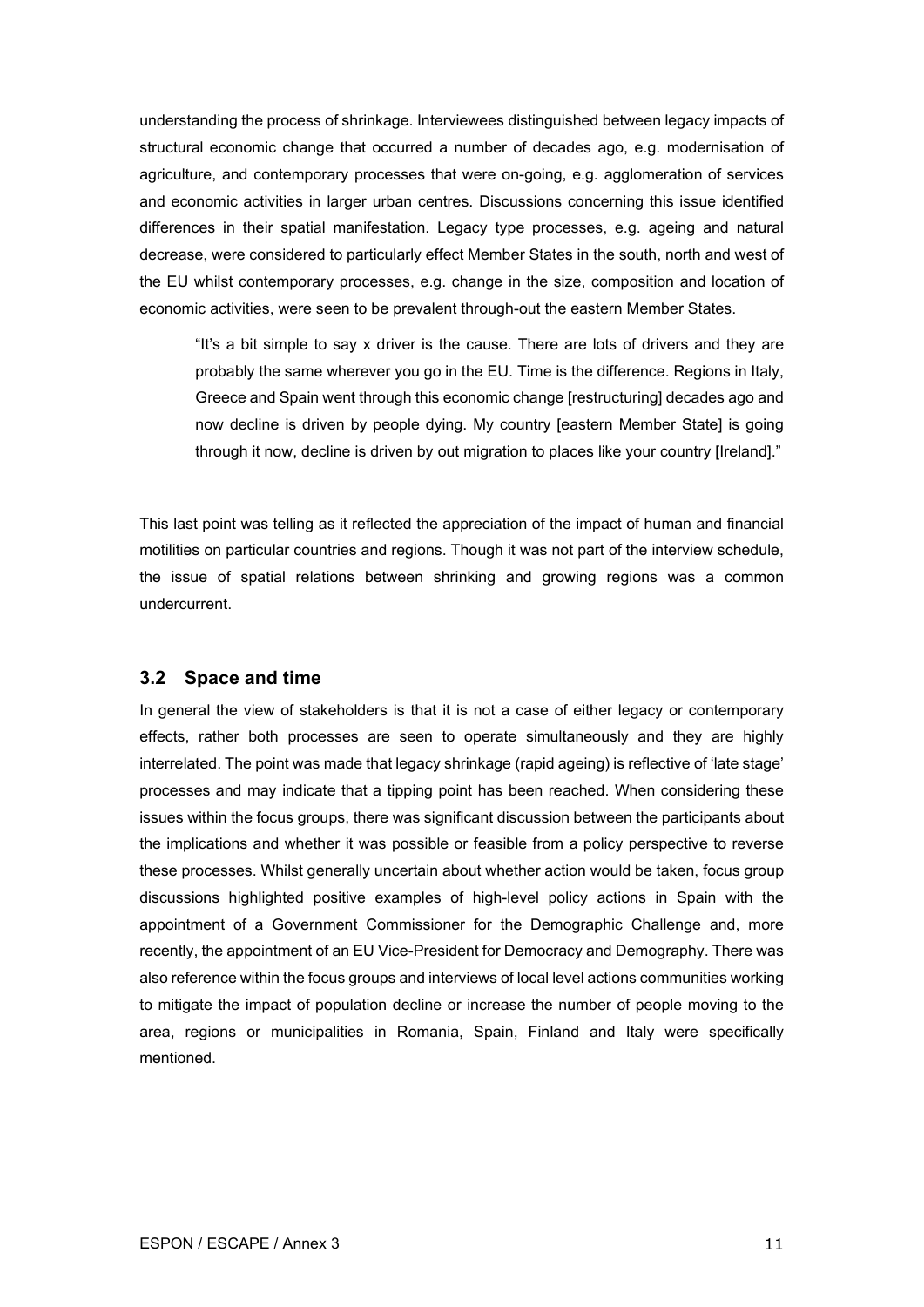### <span id="page-17-0"></span>**3.3 Gender**

The importance of the role of socio-cultural structures was closely linked to gendered dimensions of shrinking processes. Whilst the role of schools was emphasised, the gendered structure of migration was a feature of interviews that focused on or considered contemporary changes in eastern Member States. Interviewees commented on women leaving rural areas first followed at a later stage by their partners. The conversations around these issues considered the push factors (limited job opportunities for women, 'conservative' culture) and pull factors (better paying opportunities in other countries or urban centres within their own country). They also considered the links between 'leavers' and 'remainers', highlighting that those who stay in place facilitate those who leave. They noted that whilst younger people migrated, particularly women, their children remained in the care of family members. This resulted in a number of effects, primarily simultaneous demands for education facilities for younger people and services target towards elderly people.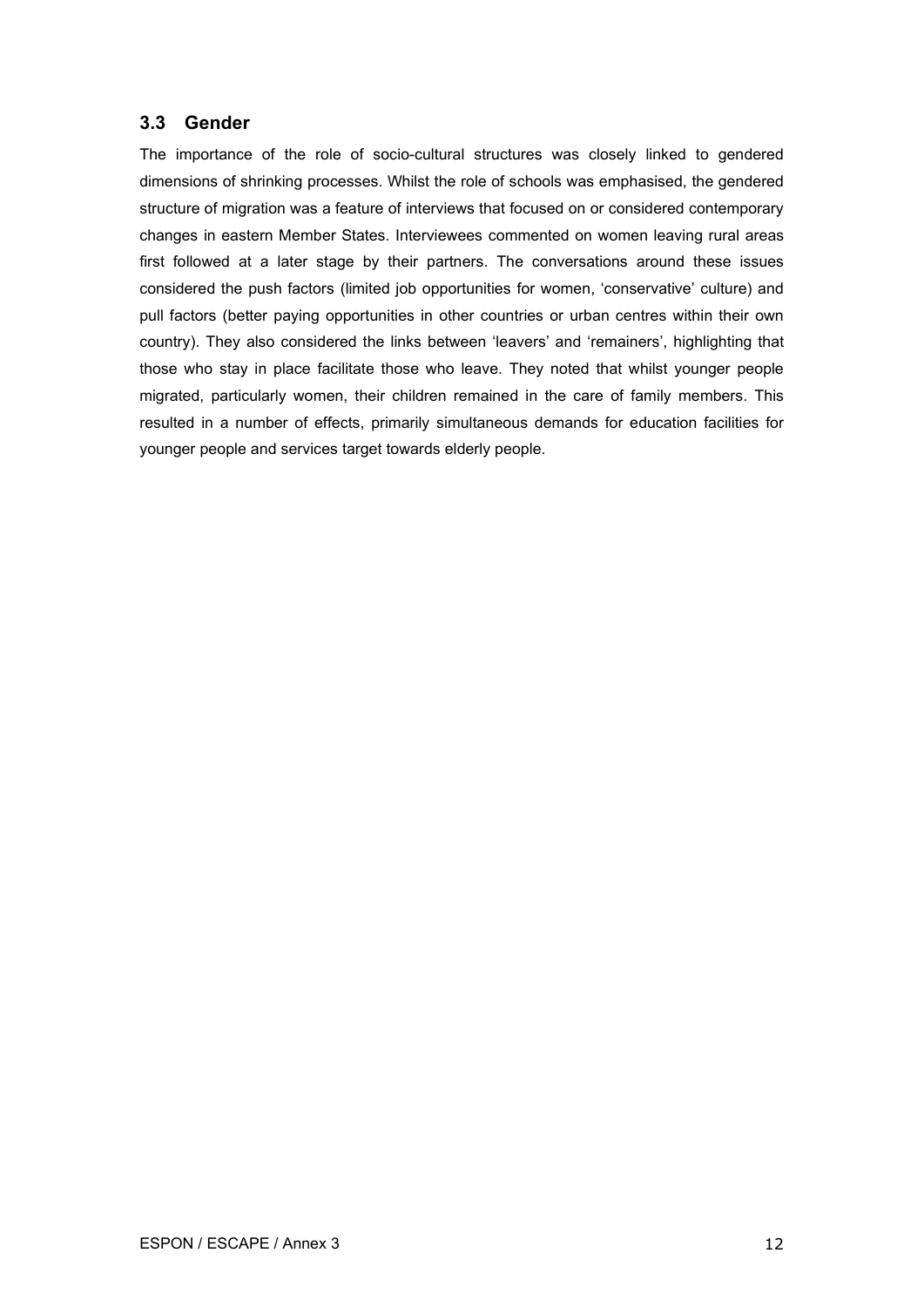## <span id="page-18-0"></span>**4 Policy and Governance**

Whilst policy options were coded in terms of whether they were presented as a means of supporting regions adapt to shrinkage or mitigate the impacts, it was made apparent in an early interview and focus group that this binary coding of policy is overly crude and does not take into consideration the need for territorial responses built on approaches that seek to both mitigate and adapt to shrinkage.

"It is not one or the other; we need to be thinking of both. It has to be dynamic. At the regional [sub-national] level there will need to be strategies that support some communities and localities adapt whilst also supporting others to tackle [mitigate] and turnaround the decline."

This perspective was developed during other interviews when the issue of balance between these broad approaches was placed within different 'shrinking' contexts. The point was made that for some places and sub-national regions, particularly in southern Europe, that have been experiencing decline over an extended period, the emphasis needs to be on adaption measures. An interviewee captured the issue very succinctly:

"Should [either EU or National/sub-national] money be spent building playgrounds in places with no children?"

This point was placed in a specific context, i.e. it referenced a particular place in Spain, but it drew attention to the centrality of place-based approaches. This in turn led to more detailed discussions concerning policy options and absorptive capacity. When asked about relevant or potential policy options to support shrinking regions, another contributor made the following startling observation;

"The policy toolbox is full…"

They went on to explain that, in their view, whilst there are a wide range of potential options available to policy makers at all levels, the issue is one of identifying which ones are relevant in particular contexts and developing a strategy that integrates different policy options together to create a coherent strategy. This point was picked up in a separate interview when an interviewee with a specific geographic remit noted that:

"it is difficult to pick the right tool(s), given the very complex set of factors at play."

These perspectives frame the issue as one of knowledge to know what is required, adaptive capacity to develop a strategy that, ideally, anticipates rural change or deals with the consequences after the fact, and absorptive capacity to successfully implement the various strands of a policy initiative. It also highlights the critical need for capacity at national, regional and local scales to identify, assess and adopt/adapt these tools to specific contexts<sup>[2](#page-18-1)</sup>. All of the

<span id="page-18-1"></span><sup>2</sup> For more on this issue see the Case Study Reports.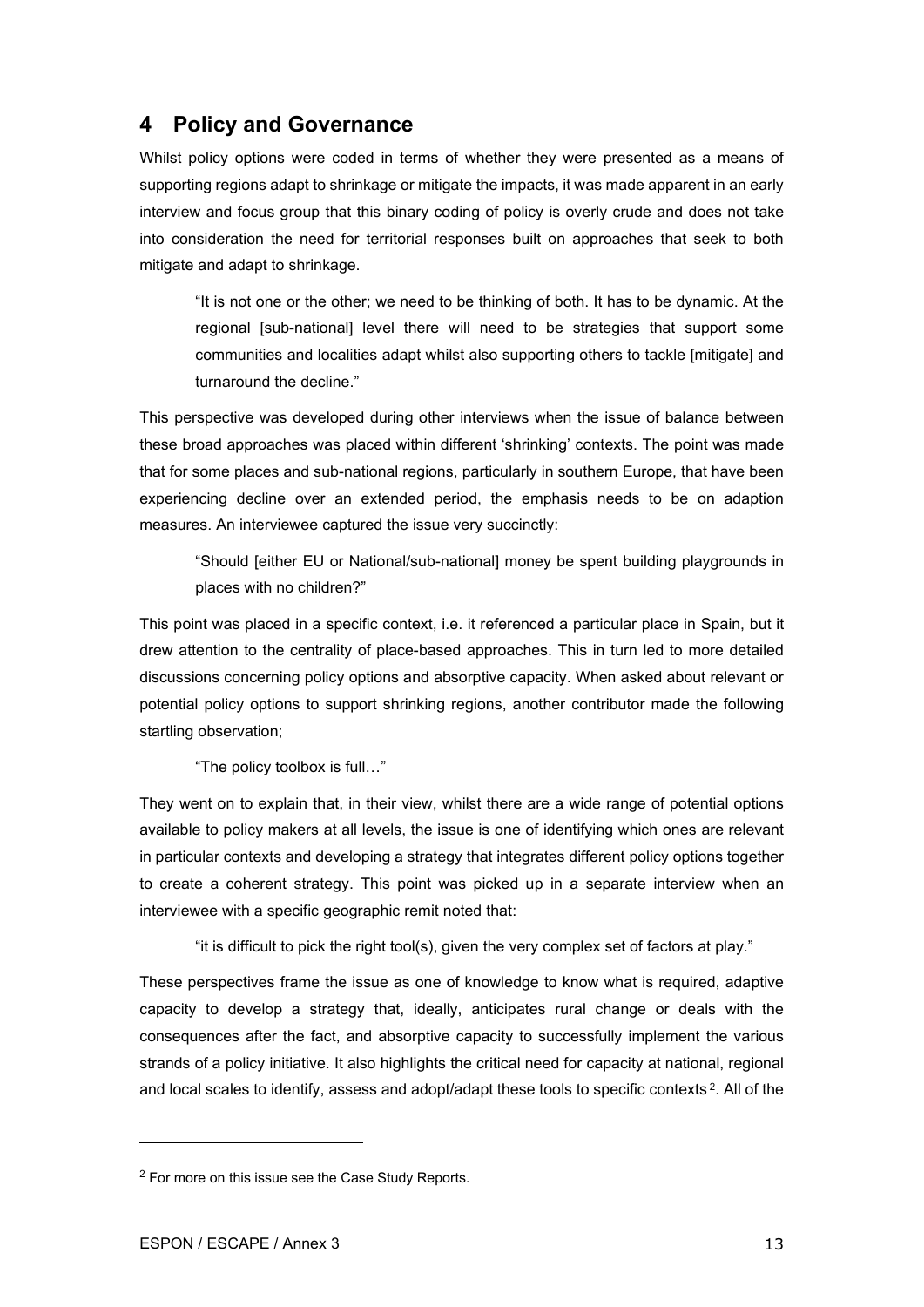interviews and focus groups highlighted some or all of these elements of governance. Assessing the interview transcripts and notes highlights the centrality of these issues in the interviewee's and focus group's responses to the challenge of shrinkage. This prompted discussions regarding policy frameworks that supported integrated or territorial planning from the EU to the sub-national scale.

The complexities and dynamics of inter and intra EU institutional interaction and EU – Member State interaction within the policy design and implementation process was very much to the fore of most of the interviews and, particularly, the focus groups. This is not all that surprising given the European Commission's key role and 'place' in the policy design and development process. In contrast to the common positioning by national policy makers and stakeholders of the EC as an all-powerful and sometimes authoritarian body (Shore, 2011; Somek, 2015), the interviews highlighted, firstly, the limitations of the power of the EC within the overall EU policy development process and, secondly, the limitations of the extent of the influence of the interviewees, despite their key roles within the internal hierarchy of both DG REGIO and AGRI.

#### <span id="page-19-0"></span>**4.1 Inter-Institutional:** *Commission Council*

During the course of the interviews and focus groups those working within the EC described interactions with other EU institutions. The most commonly referenced of these were the EU Council and two parliamentary committees; the committee on Regional Development and the committee on Agriculture and Rural Development. In most instances these references were placed within the context of policy development processes and, unsurprisingly given the respective role of these institutions, tensions between the vision and objectives of the EC and the Council were evident. At the end of one interview I commented on the view from the office which looked out on both the Berlaymont building (Commission) and the Europa building (European Council) and asked "Does this allow you to keep an eye on them or is it the other way around?". Their response was to focus on the Europa building, smile and say:

"We keep a close eye on each other."

The same tensions were not as evident with regard to the European Parliament. When asked about this it was explained that the Parliamentary committee's role in policy development was, in general, supportive of improving the targeting and efficacy of measures. Further discussion around this issue led to an understanding that the breath of Parliamentary inputs allowed for consideration of a range of interconnected issues. Whilst the primary concern of the Council was associated with national budget allocations and ensuring full drawdown of these budgets, the Parliamentary committees were engaged in understanding the impacts and implications of the implementation of policies within and between Member States. Furthermore, they commonly sought to highlight interactions between a number of policy measures that resulted in unanticipated impacts, particularly with regard to environmental and socio-economic issues.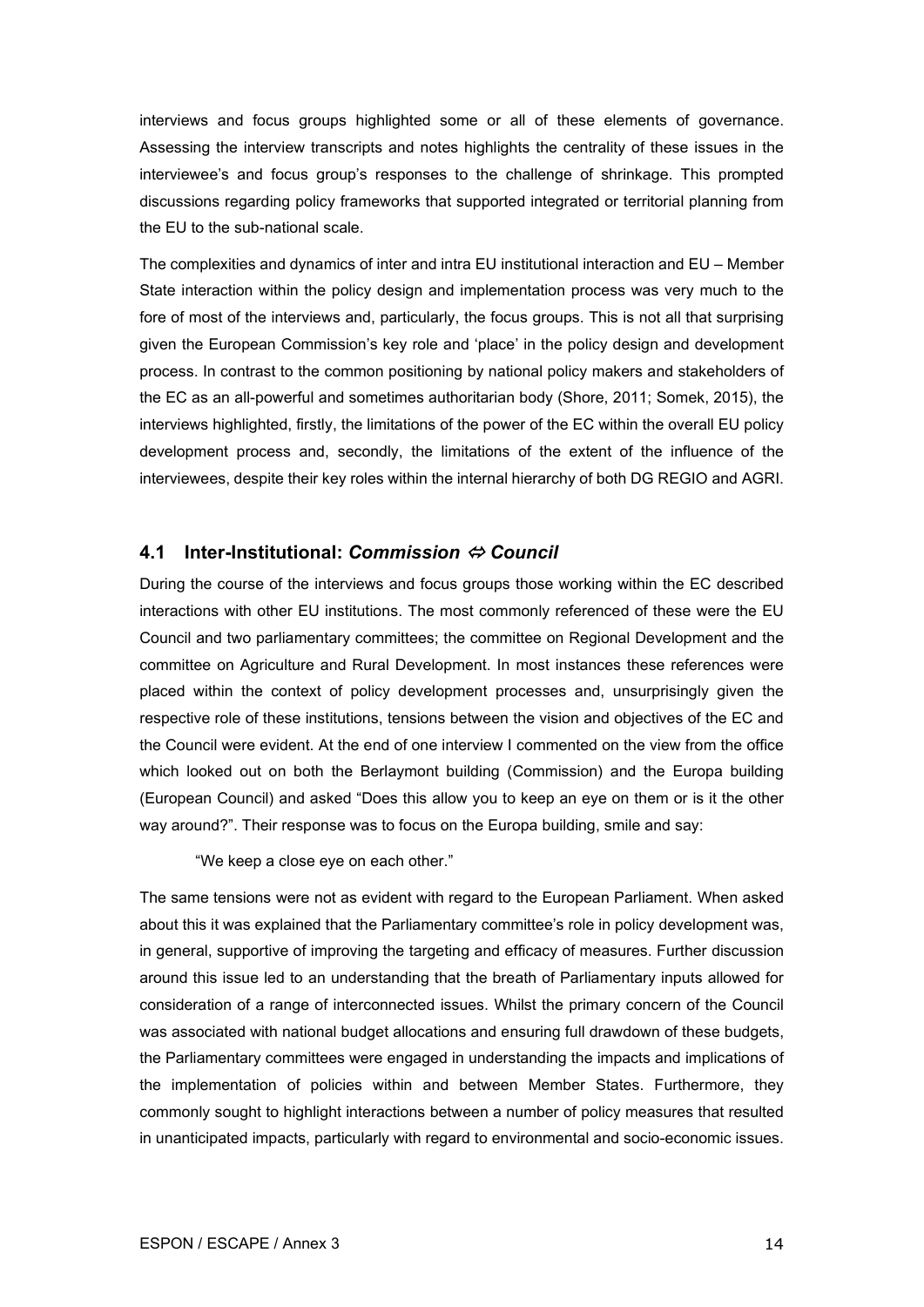On several occasions, the frustrations of interviewees were evident in examples of how EC proposals concerning measures funded through both the EAFRD and the ERDF were watered down during negotiations with the European Council. Commenting on decisions taken within the Council regarding a specific measure covering the next programming period, 2020 – 2027, one stakeholder put it bluntly:

"They changed one word , from 'shall' to 'may' and that changes everything. Some of what we had hoped to achieve with an agri-environmental initiative won't happen in some Member States, yet we know that this is a huge issue for citizens."

Another recounted a similar experience. In this instance it related to a measure designed to encourage Member States to move beyond thinking about EU funds as a means of supporting investments in hard infrastructure. In discussing opportunities for shrinking regions and how policy can support these, enhanced inter-regional or inter-country co-operation with regard to rules, regulations and practices is considered key to overcoming some of the challenges in these areas. A proposal was made for the 2020 – 2027 period to include this as a mandatory cross-cutting measure. This perspective emerged from internal reviews of the challenges associated with regional, cross border development that highlighted the impact of investments in infrastructure was undermined by regulatory issues or lack of capacity. A number of Member States resisted this proposal and the wording was changed to make it an optional measure. In assessing the process that led to this outcome, the interviewee reflected that it highlights the importance for the EC to engage with other EU institutions at an early stage to ensure there is clear communication as to the purpose and implications of proposals in order to overcome thinking that favours the status quo being maintained.

#### <span id="page-20-0"></span>**4.2 DG Agri DG Regio**

Unsurprisingly, both interviewees and focus groups referenced their counterparts in DG Agri and DG Regio. These references tended to focus on three broad topics; policy co-ordination, inter-institutional collaboration and learning from each other.

In the area of policy co-ordination comments and observations centred on delays in the agreement of the CAP for the period post 2020, the need to conclude a 'transitional arrangement' and the potential implications this might have for the implementation of initiatives under the Common Provisions Regulation (CPR). During the current programming period, which has been extended with the agreement of 'transitional arrangements', the latter facilitated cooperation and coordination among different funding sources including the European Regional Development Fund, the European Social Fund Plus, the Cohesion Fund, and the European Maritime and Fisheries Fund and financial rules for those and for the Asylum and Migration Fund, the Internal Security Fund and the Border Management and Visa Instrument. Currently, the proposed (amended) CPR makes no reference to the EAFRD raising questions as to the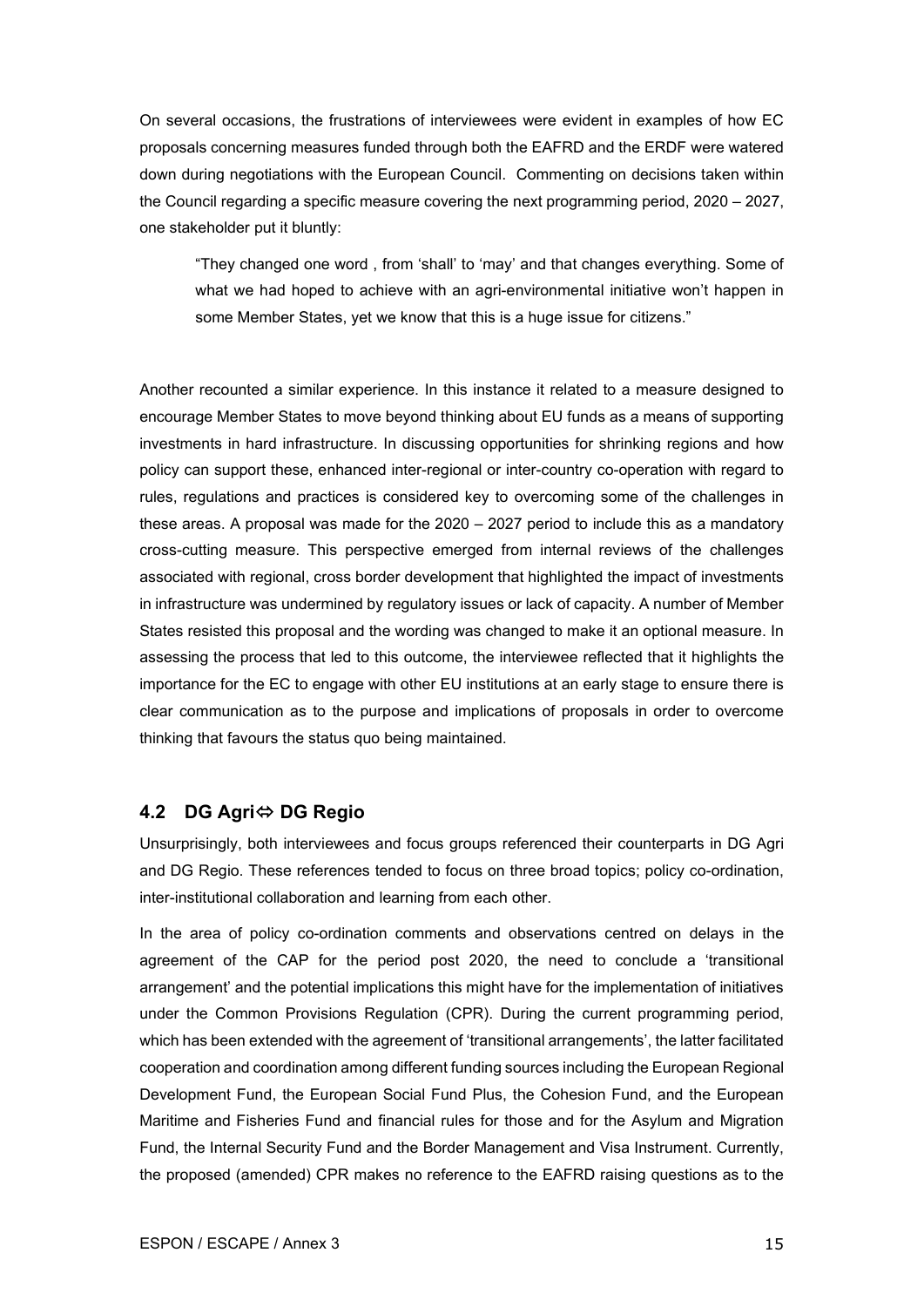ability of Member States to develop and implement co-ordinated actions. These questions were reflected in interviews amongst both DG Agri and DR Regio policy stakeholders though they were a more common concern for the latter group. When this issue was raised with DG Agri interviewees in follow-up conversations that focused on clarifying key points, they stressed that they did not necessarily see it as being a critical issue but rather that the immediate focus was on getting a Transitional Arrangement in place for 12 – 24 months. They explained that:

"The CPR proposed for 2021-2027 does not cover the EAFRD. This decision was made by DG AGRI because they had to choose: should EAFRD be closer with the EAGF (I pillar) so that they make up together the CAP Strategic Plan, with a whole new implementation system, OR should they continue to be strategically and implementation-wise [aligned] with cohesion policy? The decision was taken that the first option is the best, because DG AGRI planned a major overhaul of the whole implementation system. [Furthermore, this new framework and associated monitoring and evaluation framework] that for the post-2020 [also] cover[s] the EMFF and the three 'home' funds (AMIF, ISF and BMV), would not mesh together. [As a consequence] it would make it very difficult for the EAFRD beneficiaries and authorities to find their way in a maze of provisions in the CPR and ... the CAP Regulation."

Whilst the need for greater alinement of, particularly, rural and regional development policies is well recognised, the text above highlights some of complexity associated with this in the context of trade-offs between improving the structure and implementation of key EU policies, e.g. the CAP, and improving integration between them.

Interviewees from both DG REGIO and DG AGRI stressed the importance of the. The range of issues covered in these different funds points to the challenge of integration. Notwithstanding this, the CPR is considered by most of the interviewees and focus groups as one of the key mechanisms of improving synergies strengthening ties between policies; this is particularly the case with regard to the local initiatives, e.g. 'Community Led Local Development' (CLLD):

"... there are a few important instances, where the proposed [2021 – 2027] CAP Regulation makes a direct reference to the proposed CPR provisions, so that the CPR provisions apply to the EAFRD, most importantly CLLD / Leader (so that it remains possible to support these initiatives from EAFRD and cohesion policy), [and also] financial instruments (for continuity purposes for EAFRD).

When it came to inter-institutional collaboration, several interviewees highlighted relationships with their counterparts in other DGs, in particular AGRI and REGIO. These were most commonly mentioned by those with a specific geographic remit, i.e. national experts. Discussing the purpose of collaboration, there was a general view that it was important to have a broad understanding of what strategies and investments were planned associated with EU funds. Interviewees stated that whilst reviews of national planning documents and Operational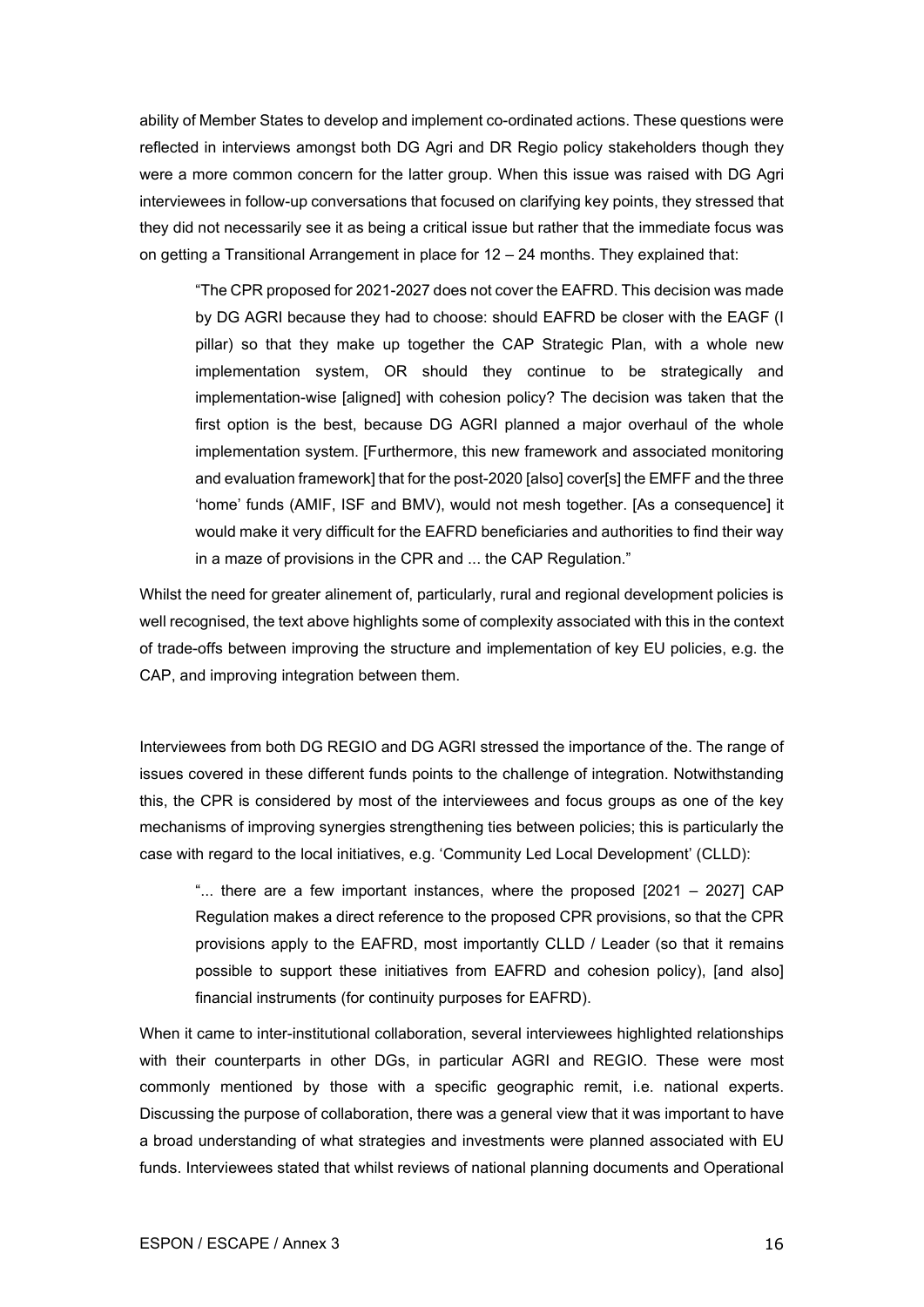Programmes were useful in providing an overview, they could not give a comprehensive understanding of sub-national activities particularly those with both rural and regional policy dimensions. Examples given of this type of activity highlighted that the long term need to support restructuring of the agri-food sector or the development of the bio-economy required co-ordination of agricultural, rural development and regional development initiatives to ensure strategic planning and development of supply chain whilst also taking into consideration the need to ensure social inclusion. When asked about structures to support inter-institutional collaboration interviewees highlighted that much of this activity is based on personal relationships rather than formal processes. Whilst seminars or workshops are considered very useful in developing contacts with counterparts in other DGs, those who commented on this issue emphasised that these relationships are ad-hoc in nature:

"When I took up this [position] nobody said that I should talk to [my counterparts in] DG AGRI, I picked up the phone, introduced myself and we went for lunch. We talk, forward on reports or links to projects that might be useful and catch up at conferences or seminars. These are great for face-to-face [meetings] as it is hard to make time [for] meetings. We are only a few tram stops away from Schuman (the metro station under the Berlaymont building which is the headquarters for the EC) but …"

The last point about the location of DG REGIO relative to other DGs, particularly AGRI, highlights the challenge of interacting with colleagues in other DGs. When this point was raised with an interviewee in DG AGRI, which is located beside the Berlaymont Building and literally in the heart of the EU, they reflected that whilst in general interaction between DGs was good 'meaningful discussions' were more difficult to have as they took time and, frequently were unplanned. There was an acceptance that more interaction would support greater understanding of the logic associated with initiatives and identify potential synergies.

#### <span id="page-22-0"></span>**4.3 EU Member State:**

The relationships between the EC and the member states and sub-national levels were highly varied. Within the context of rural shrinkage and specifically the emphasis within the interviews and focus groups on eastern parts of the EU that are experiencing these processes, there were a range of references to the benefits of interactions. One of the key benefits is considered the development or enhancement of national level capacities in the areas of designing, monitoring and, particularly, evaluating national strategies or plans that draw on EU funds.

"We see it in the relationships that develop between individuals within the EC and their counterparts in the Ministries. Where the relationship is good – I mean there is a good understanding of the issues and concerns – we can work through most difficulties before they escalate to the political level. Over time, you see that not only has the knowledge and capacity of the people and institution you are working with increased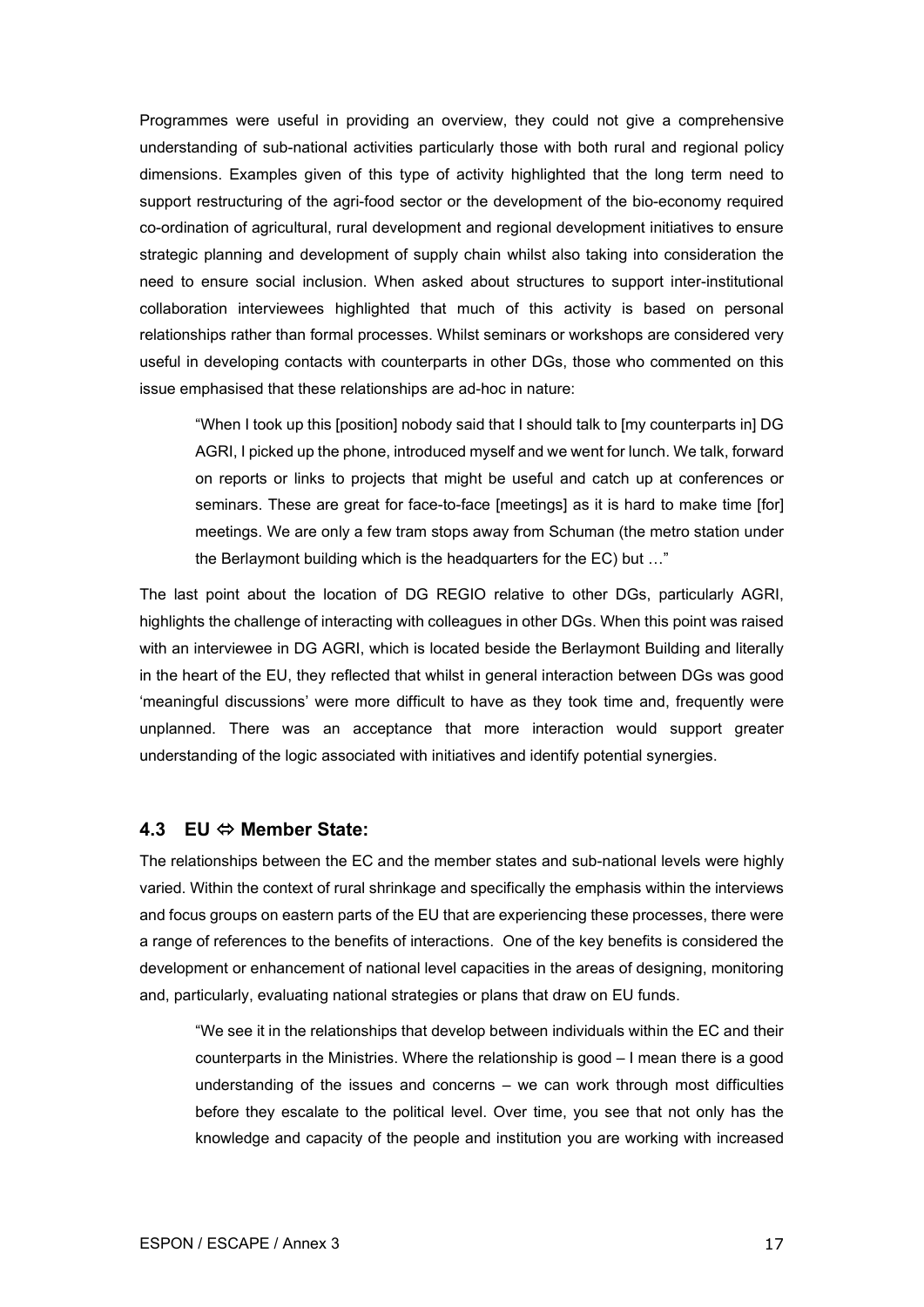but the culture changes as well. This is really clear when it comes to evaluation cultures."

The limitations to these relationships was apparent in several interviews. These highlighted that interactions were driven by the need or desire to support those with responsibility at national levels for drafting plans or their implementation, i.e. officials within national Ministries with responsibility for agriculture, rural or regional development. However, there was a recognition that these are functionaries within the system and not actual decision makers, i.e. political representatives. Here there was a clear frustration on the part of the interviewees and focus groups at the level of inertia within the national policy development system.

"You get to understand that whilst the people that you are dealing with understand where the Commission is coming from and why they are raising issues or questions, you also know that these people are working in a political context that just wants to keep things the way they are and draw down money for the existing beneficiaries. There is little innovation and that can lead to frustration and tension on both sides."

Drawing out some of the implications of these developments another interviewee made the link between policy inertia and concerns with the growing prevalence of anti-EU sentiment and consequent rise in the number of 'Euro-sceptic' MEPs and national governments.

"A key concern that we have is the implications of changes to the budget and change in emphasis in funding from grants to support for financial instruments is not fully reflected in the thinking of national policy makers working at both the EU and national levels. From my point of view this is a huge challenge for the EU as it is hard to demonstrate that we are listening to and prioritising the concerns of citizens if what they see is a continuation of business as usual."

A number of interviewees and both the focus groups pointed to the empowering nature of interactions from the national and sub-national level to the EU level. These types of interaction were prompted by two different sets of concerns; development and implementation of national and regional Operational Programmes and ensuring that national interpretations of EU policy measures were correct. In relation to the latter, interviewees spoke of interactions with subnational bodies, i.e. Local Action Groups funded through the CAP, and Regional Authorities or other sub-national beneficiaries of the ERDF, that sought guidance on whether national interpretations of EU rules and regulations were correct. With regard to the former, DG Regio interviewees in particular, referenced a number of supports to national and sub-national institutions responsible for the design and implementation of EU funded initiatives. The joint European Investment Bank (EIB) – EC initiative offering Joint Assistance to Support Projects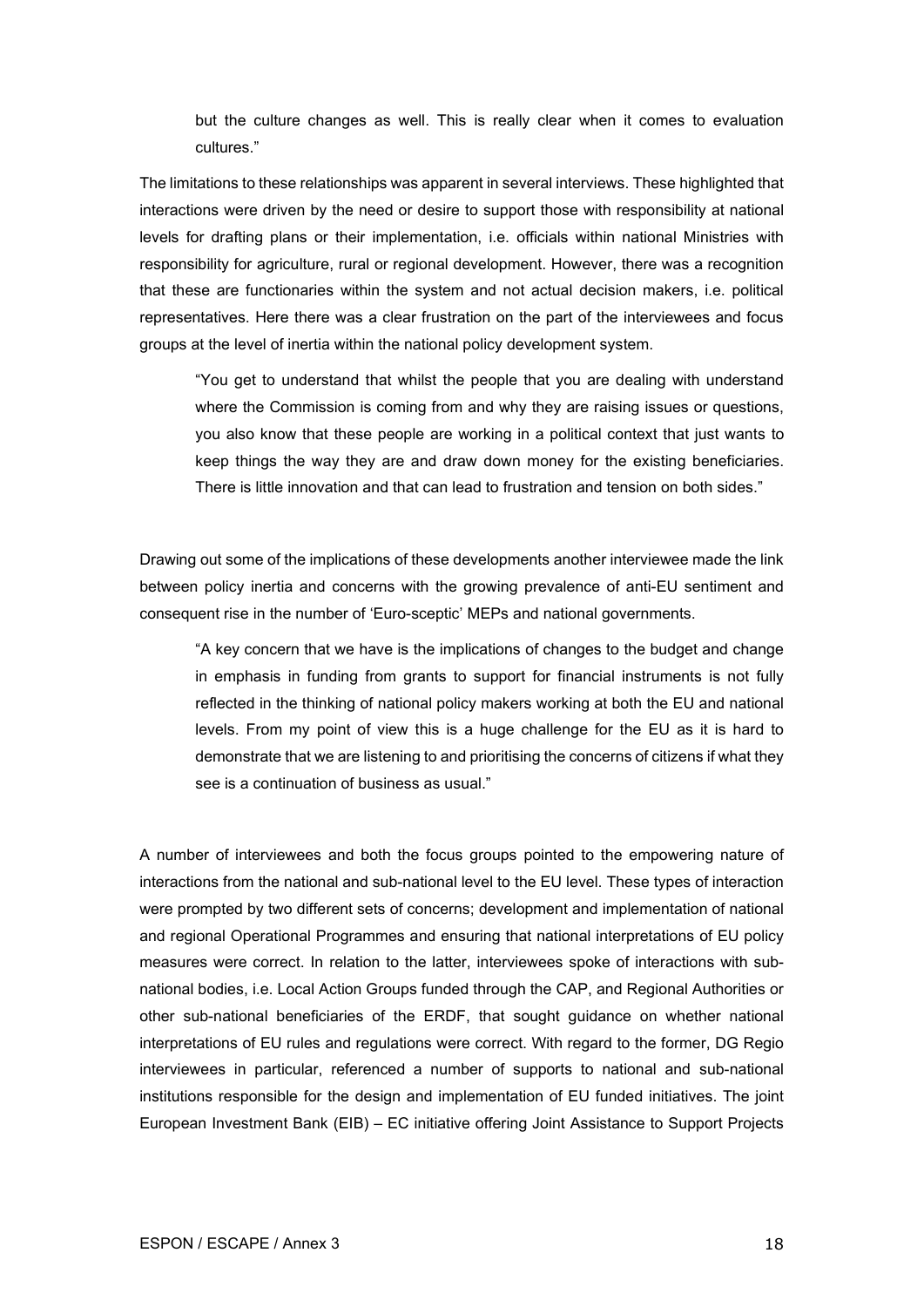in European Regions [3](#page-24-0) (JASPERS) and the DG Regio *b-solutions* project managed by the Association of European Border Regions (AEBR) were referenced as useful tools to support the development of programmes and projects in support of regional development. b-solutions took a bottom-up approach to the identification of key issues and provided support for the development of local solutions and, associated with this, to capture and transfer the learnings associated with the process to other regions. During interviews and a focus group discussion, it was emphasised that this initiative sought to overcome a key criticism of the EU regional policy post 2014, namely the emphasis placed on growth. A number of interviewees reflected this point with one putting it simply:

"Perhaps there has been too much focus on the growth."

This point was reflected and developed by other interviewees who noted that large-scale infrastructure investments in transport (rail and road) had limited benefit for some rural regions as they did not have access to them. When asked about this, they clarified that whilst the infrastructure passes through rural regions the absence of connections, e.g. railway stations, limits the benefits to local communities. The reforms that accompanied the new Regional Policy for the period 2014 – 2020 shifted emphasis from a 'transfer/absorption-oriented policy to a growth-oriented investment policy focused on results and fully embedded in the coordination of economic policy' (Deffaa, 2016, 157). The emphasis on growth was considered by some interviewees as having favoured urban regions, in general, and larger urban regions in particular. The criticism was nuanced as is evidenced in a number of contributions that highlighted disconnects between innovation systems, which were viewed as predominantly urban based, and the regions. It is not a simple case that the investments were being made in urban areas and hence these places and their associated accessible rural regions were the main beneficiaries. The point was being made that there is a fundamental disconnect between urban and rural innovation and capacity development systems. Furthermore, aside from the absence of appropriate links between urban and regional / rural innovation systems interviewees highlighted the inappropriateness of proposed innovations to particular contexts. Two quotes drawn from examples in two eastern Member States highlight the issue:

"It is a small country but there is little relevance between what is happening in universities in [city] and the more remote rural regions."

"There are two [problems/challenges]; the solutions are not economically viable for small and medium sized businesses in the rural regions, and the knowledge transfer system cannot deal with those solutions that might be appropriate. There is a human capacity issue that is stopping innovations being transferred or adopted."

<span id="page-24-0"></span><sup>3</sup> <https://jaspers.eib.org/>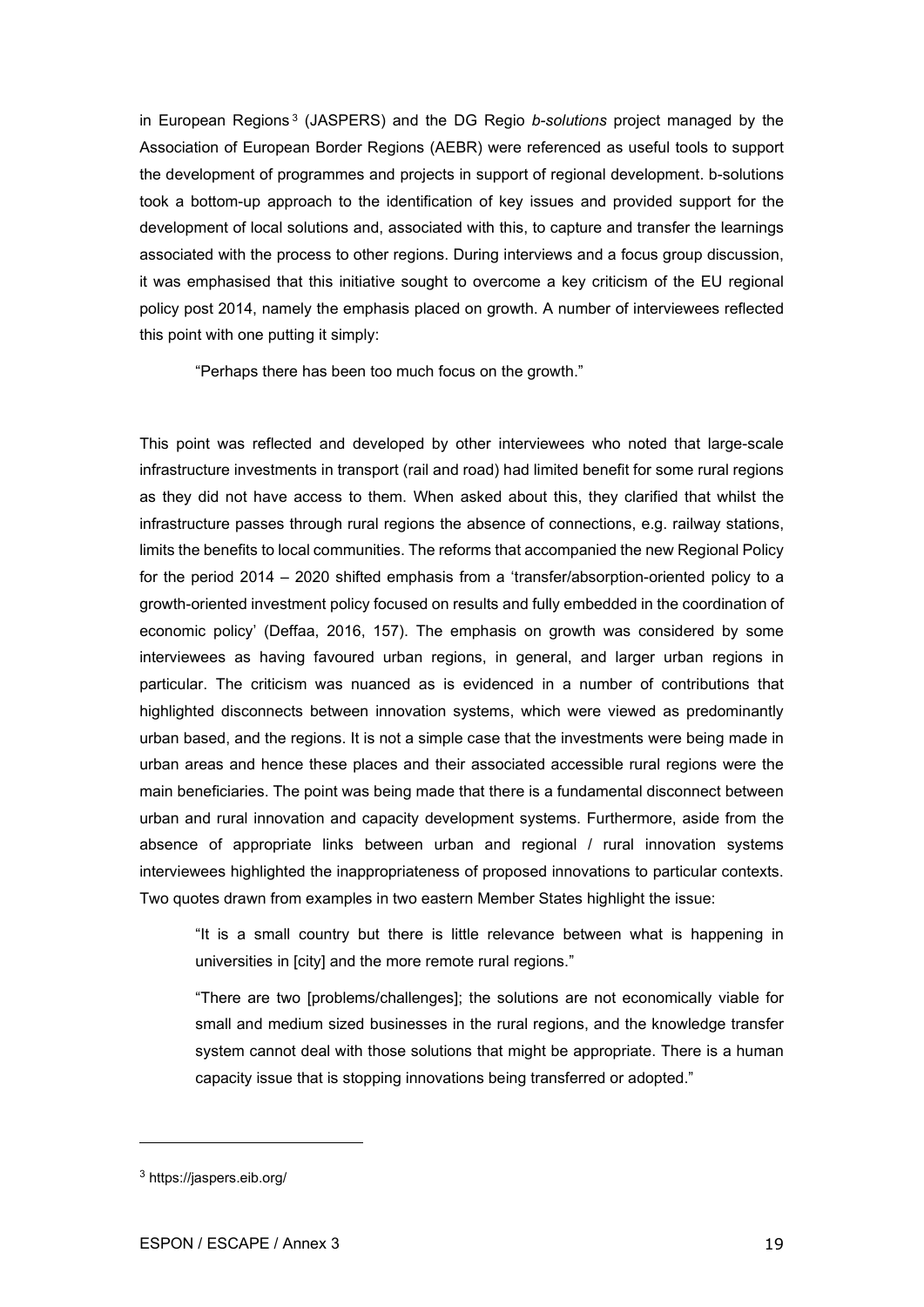Another interviewee provided an alternative view:

"I don't think rural businesses encounter cooperation difficulties with the urban universities. Most of the businesses having the biggest potential for innovation and cooperation with science are based in cities in [member state]. Support for rural communities, like analysis for local development strategies are also available via various associations."

Perhaps unintentionally, this comment draws attention to the challenges for rural enterprises that depend on innovation, co-operation and science and highlights the need of these type of businesses to locate in urban centres. When this issue was explored during the interviews and focus group in DG Regio a number of initiatives were highlighted as proving useful in overcoming some, but by no means all, of these challenges. The development of the pilot *bsolutions* programme and, more generally, JASPERS to specifically target regional capacity issues is seen to reflect a responsiveness on the part of the EC to adapt policy frameworks to deal, firstly with the need to support the development of strategic and absorptive capacity at the regional level and, secondly, to support investment in smaller scale projects outside of urban regions. Notwithstanding this, the challenge of developing capacity at both national and sub-national levels to deal with legacy, contemporary and potential future drivers of shrinkage was a central feature of all the interviews and focus groups. In every instance there was a view that more has and should be done though it common that interviewees would reference the need for change particularly at the Member State level.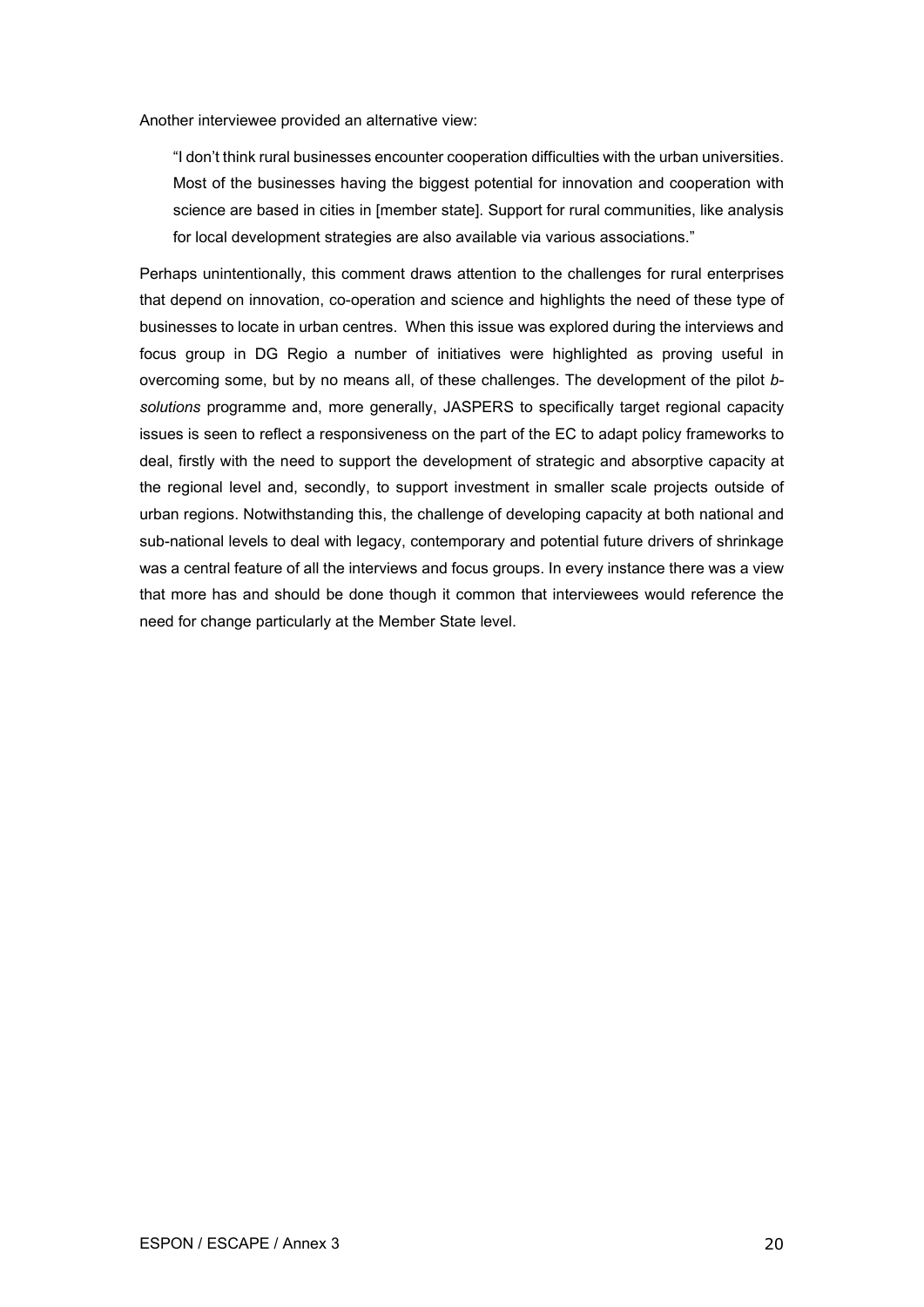## <span id="page-26-0"></span>**5 Reflections**

A significant emphasis was placed within a number of the interviews and one of the focus groups on the direction of President of the European Commission, Ursula von der Leyen, to the Vice-President for Democracy and Demography, with the support of the Agriculture Commissioner, to launch a Conference on the Future of Europe resulting in the development of a long-term vision for rural areas. This was seen as a means of, firstly, engaging with national and, particularly, sub-national policy stakeholders and, secondly, of collating views and perspectives from the diversity of rural areas across the EU. This was described by one interviewee as a means of sense checking EU rural policy, identifying new directions and, potentially, of giving voice to the diversity of perspectives surrounding the future of rural areas. Whilst optimistic, they were cautious about what can be achieved:

"It's great but it's not clear at this stage how this (the Conference and the development of the vision) will actually work. It might be the same set of voices that we always hear but it might open up a space for others - like those from shrinking regions and communities. It would be good if we got to hear new things. It might help shift positions and change minds on how we, and I mean all of us in the Commission and the Member States, think about rural areas and the role they have to and will play in contributing to solving global challenges like climate and biodiversity."

Another interviewee pointed to the risk of dominant voices and narratives shaping the outcome of these initiatives and emphasised the need to:

"Really do a vision for rural areas in close consultation with rural people"

They expanded on this point stressing that 'urban' communities and stakeholders, whilst important voices in the process, should not be dictating what it wants from rural land whilst neglecting the challenges to livelihoods and the viability and vibrancy of rural communities that such developments might bring.

These views were reflected in many of the interviews and tied into a common theme in many of the conversations, that based on the results of the EU Parliamentary elections large sections of the rural population throughout the EU appear to be at best agnostic about the EU and at worst openly hostile towards it. When asked if there is a relationship between shrinking rural regions and 'euro-scepticism' and shrinking processes, there were no definitive answers. One interviewee put it as follows:

"I don't know for sure about all regions but in my country the populists and those who say they are sceptical about the EU are in declining rural regions. This is no surprise. The people feel left out or behind. They see other places developing and life improving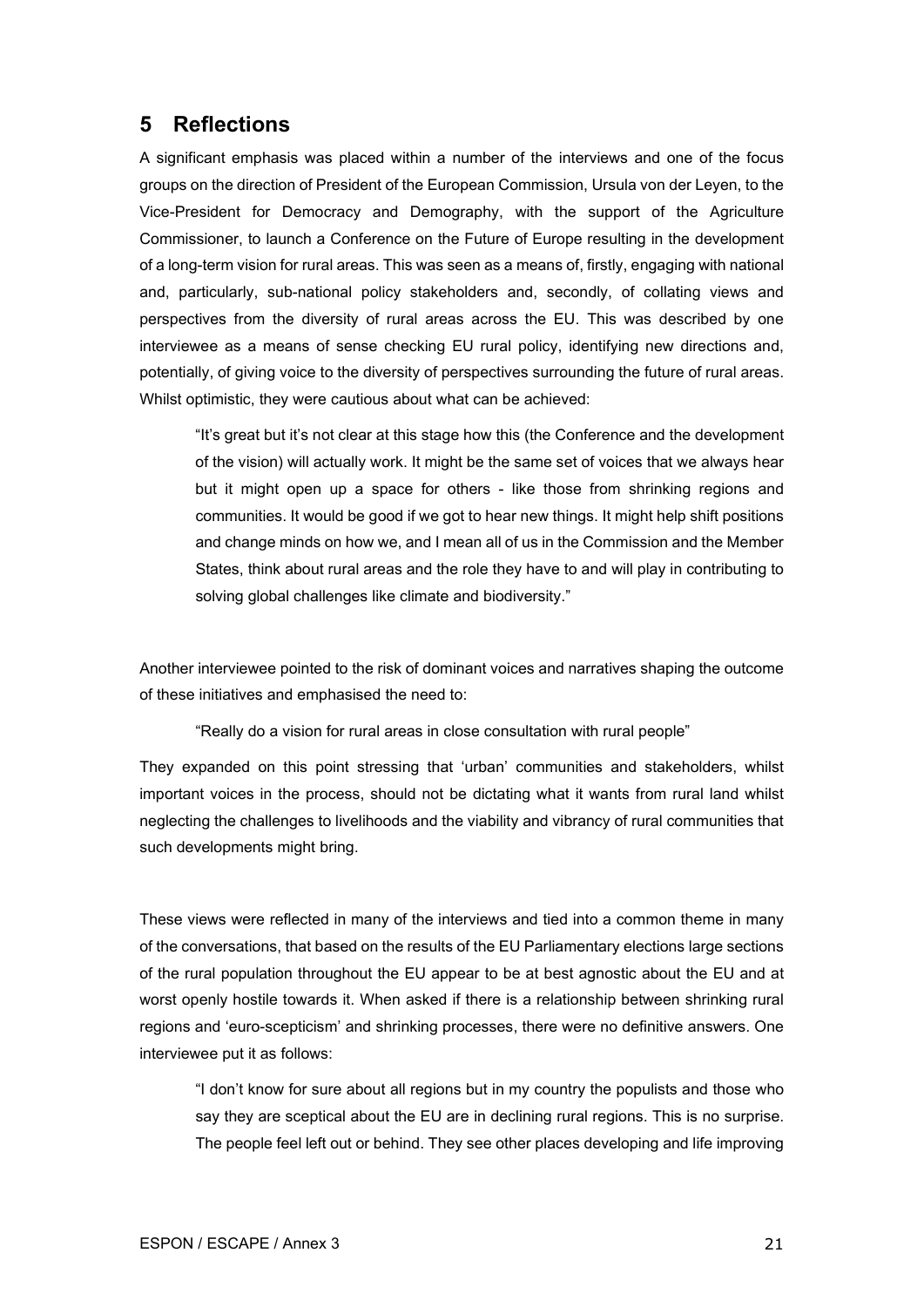but not theirs. They are angry and though they might not agree with all the policies of the populists, they see them as a way of having their voice heard."

The discussion that followed this comment focused around the importance of the development of a vision for rural areas and the need to use this as a means of renewing and reinvigorating the EU policy commitment to rural communities.

Another interviewee saw the preparatory work in support of the development of the long term vision that are ongoing within the Commission at the time of writing as offering scope for inter-Directorate collaboration. They concluded with:

"Being involve in the works of the Vision for rural areas, I see (and hope) for the cross EC works and spirit, where AGRI and REGIO worlds can come even closer to each other. Yes, I am optimist!"

It is evident that the development of the Vision is not just an opportunity for engagement with a diverse set of stakeholders across the EU but it is also seen as an opportunity to enhance collaboration between what are conceptualised as two distinct 'worlds'.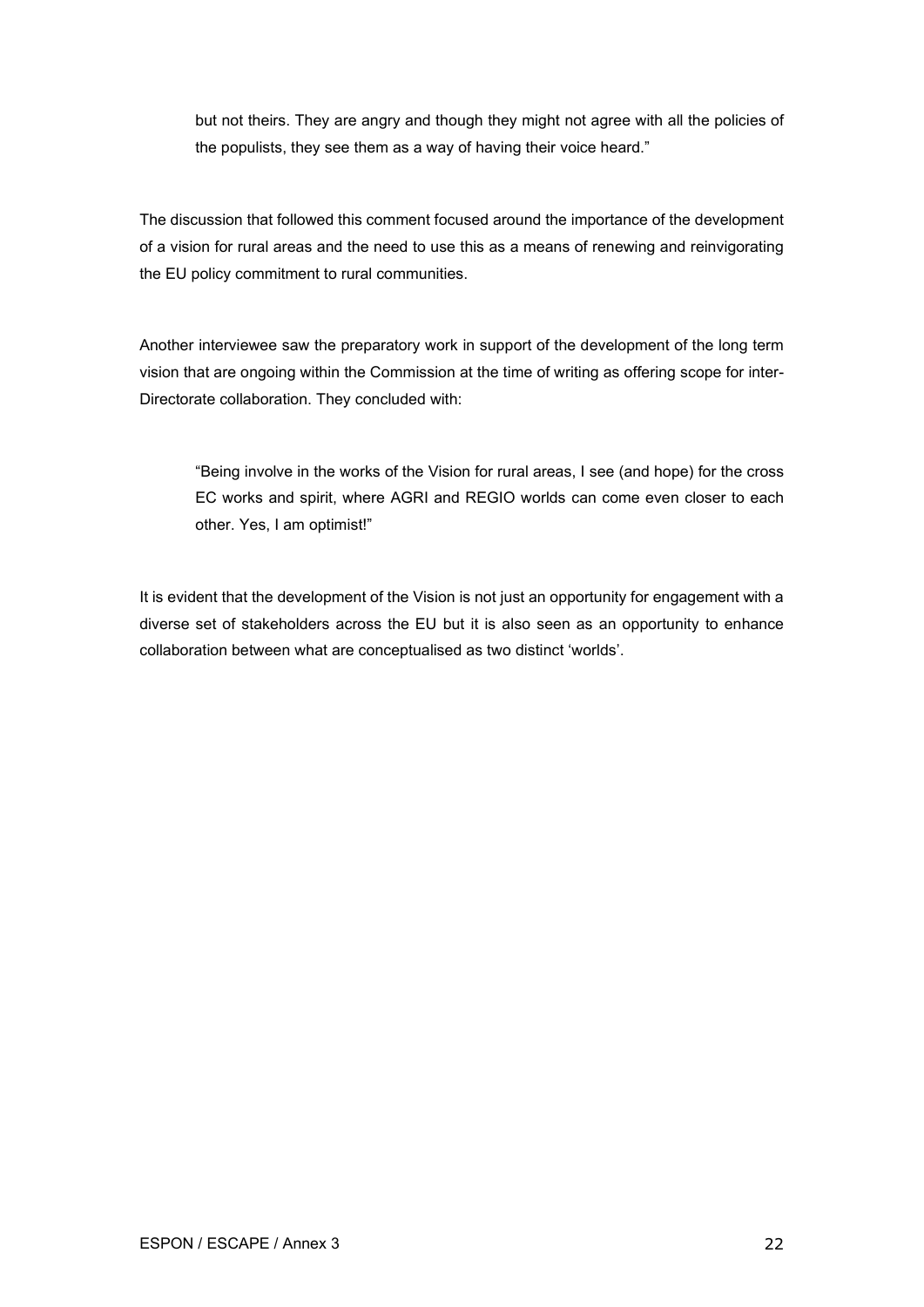## <span id="page-28-0"></span>**References**

Andoh-Arthur, J. (2019) Gatekeepers in Qualitative Research. In: P. Atkinson, S. Delamont, A. Cernat, J.W. Sakshaug, and R.A. Williams, eds. *SAGE Research Methods Foundations.* [online]. [Accessed 7 April 2020]. doi: 10.4135/9781526421036854377.

Hussein, K. (1994) Policy networks, networks and European Union policy making: A sceptical view, *West European Politics*, 17:4, 15-27, DOI: 10.1080/01402389408425041

Shore, C. (2011) 'European Governance' or Governmentality? The European Commission and the Future of Democratic Government. *European Law Journal*, 17: 287-303. do[i:10.1111/j.1468-](https://doi.org/10.1111/j.1468-0386.2011.00551.x) [0386.2011.00551.x](https://doi.org/10.1111/j.1468-0386.2011.00551.x)

Somek, A. (2015) Authoritarian Liberalism. *European Law Journal*, 21: 340-360. do[i:10.1111/eulj.12132](https://doi.org/10.1111/eulj.12132)

Yin, R. K. (2015) Qualitative research form start to finish. New York: Guilford Press.